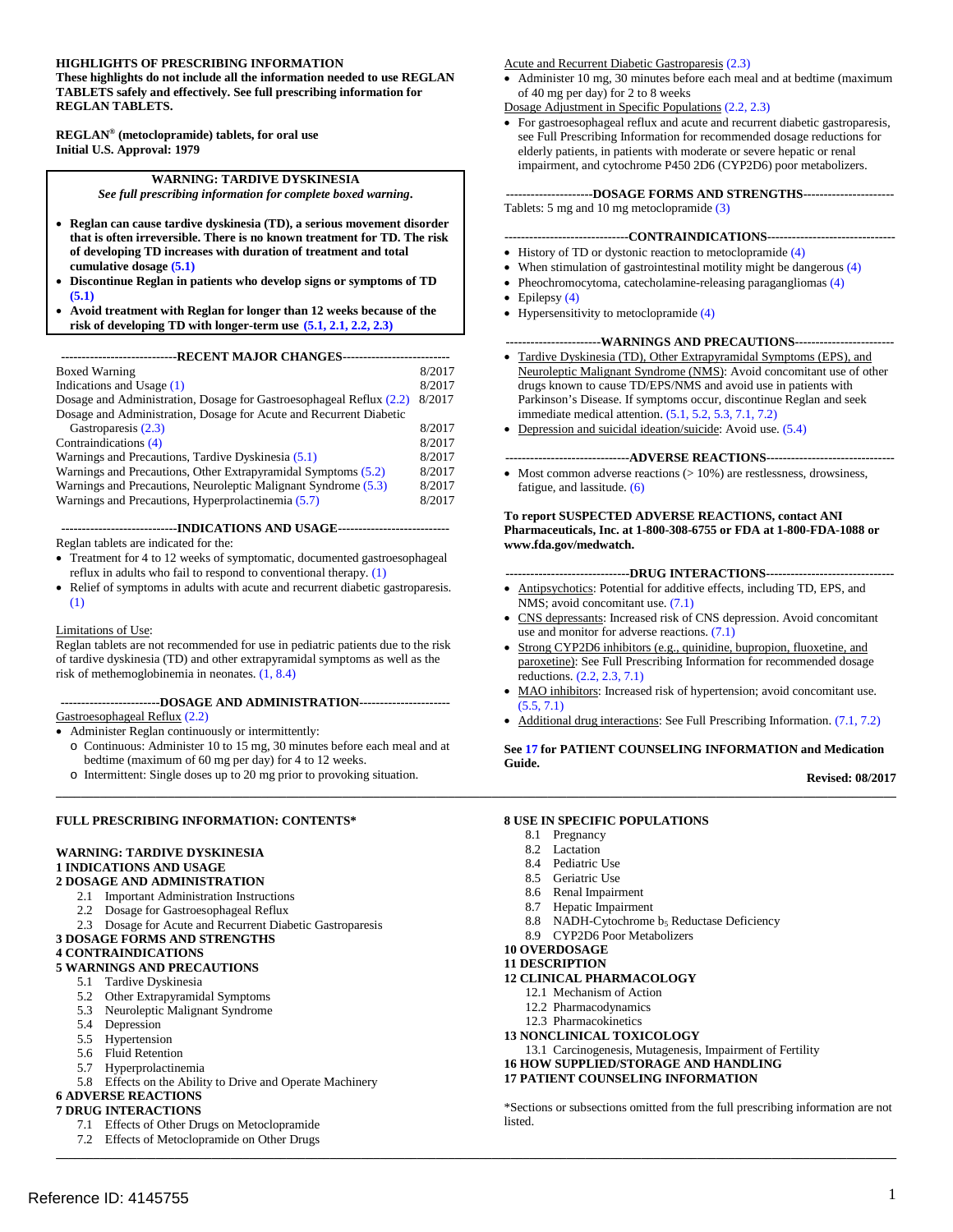# **FULL PRESCRIBING INFORMATION**

# **WARNING: TARDIVE DYSKINESIA**

- • **Reglan can cause tardive dyskinesia (TD), a serious movement disorder that is often irreversible. There is no known treatment for TD. The risk of developing TD increases with duration of treatment and total cumulative dosage** *[see Warnings and*   *Precautions [\(5.1\)](#page-4-0)]***.**
- • **Discontinue Reglan in patients who develop signs or symptoms of TD. In some patients, symptoms may lessen or resolve after Reglan is stopped** *[see Warnings and Precautions [\(5.1\)](#page-4-0)]***.**
- • **Avoid treatment with Reglan for longer than 12 weeks because of the increased risk of developing TD with longer-term use** *[see Warnings and Precautions [\(5.1\)](#page-4-0) and Dosage and Administration [\(2.2,](#page-1-1) [2.3\)](#page-2-0)].*

# <span id="page-1-2"></span> **1 INDICATIONS AND USAGE**

Reglan tablets are indicated for the:

- Treatment for 4 to 12 weeks of symptomatic, documented gastroesophageal reflux in adults who fail to respond to conventional therapy.
- Relief of symptoms in adults with acute and recurrent diabetic gastroparesis.

## Limitations of Use:

 Reglan tablets are not recommended for use in pediatric patients due to the risk of developing tardive dyskinesia (TD) and other extrapyramidal symptoms as well as the risk of methemoglobinemia in neonates *[see Use in Specific Populations [\(8.4\)](#page-10-0)].*

# **2 DOSAGE AND ADMINISTRATION**

# <span id="page-1-0"></span> **2.1 Important Administration Instructions**

 Avoid treatment with Reglan for longer than 12 weeks because of the increased risk of developing TD with longer-term use *[see Dosage and Administration [\(2.2,](#page-1-1) [2.3\)](#page-2-0), Warnings and Precautions [\(5.1\)](#page-4-0)].* 

# <span id="page-1-3"></span><span id="page-1-1"></span> **2.2 Dosage for Gastroesophageal Reflux**

 Reglan tablets may be administered continuously or intermittently in patients with symptomatic gastroesophageal reflux who fail to respond to conventional therapy:

## **Continuous Dosing**

 The recommended adult dosage of Reglan is 10 to 15 mg four times daily for 4 to 12 weeks. The treatment duration is determined by endoscopic response. Administer the dosage thirty minutes before each meal and at bedtime. The maximum recommended daily dosage is 60 mg.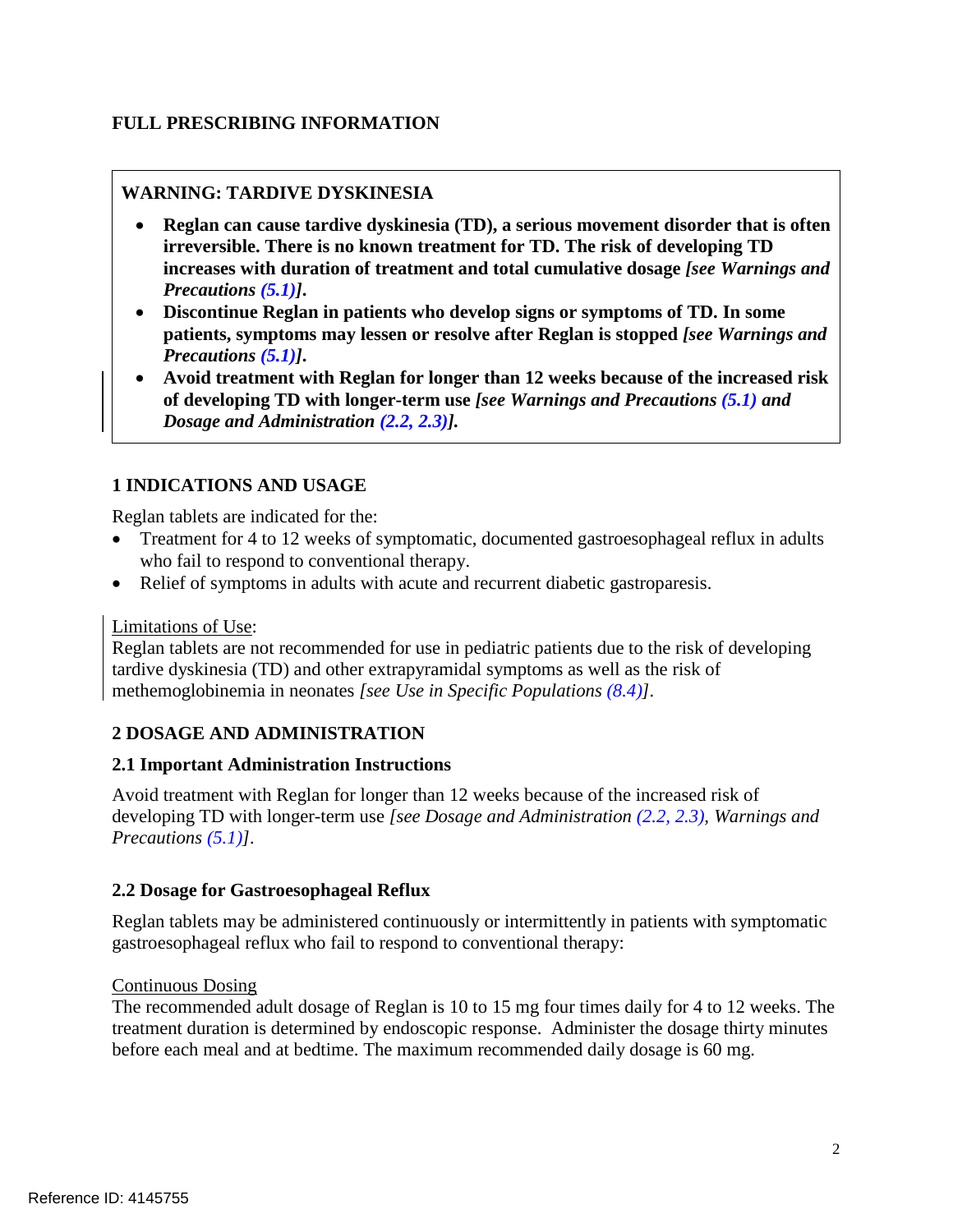Table 1 displays the recommended daily dosage and maximum daily dosage for adults and dosage adjustments for patients with moderate or severe hepatic impairment (Child-Pugh B or C), in patients with creatinine clearance less than 60 mL/minute, in cytochrome P450 2D6 (CYP2D6) poor metabolizers, and with concomitant use with strong CYP2D6 inhibitors.

# Intermittent Dosing

 If symptoms only occur intermittently or at specific times of the day, administer Reglan in single dose up to 20 mg prior to the provoking situation. Consider dosage reductions for the populations and situations in Table 1.

|                                                                                                                                                                                       | <b>Recommended Dosage</b>                                                                            | <b>Maximum</b><br><b>Recommended</b><br><b>Daily Dosage</b> |  |
|---------------------------------------------------------------------------------------------------------------------------------------------------------------------------------------|------------------------------------------------------------------------------------------------------|-------------------------------------------------------------|--|
| Adult patients                                                                                                                                                                        | 10 to 15 mg four times daily                                                                         |                                                             |  |
| Mild hepatic impairment (Child-Pugh A)                                                                                                                                                | (thirty minutes before each<br>meal and at bedtime)                                                  | $60$ mg                                                     |  |
| Elderly patients [see Use in Specific Populations $(8.5)$ ]                                                                                                                           | $5 \text{ mg}^1$ four times daily (thirty<br>minutes before each meal and<br>at bedtime)             |                                                             |  |
| Moderate or severe hepatic impairment (Child-Pugh B or<br>C) [see Use in Specific Populations $(8.7)$ ]                                                                               |                                                                                                      |                                                             |  |
| CYP2D6 poor metabolizers [see Use in Specific<br>Populations (8.9)]                                                                                                                   | 5 mg four times daily (thirty                                                                        |                                                             |  |
| Concomitant use with strong CYP2D6 inhibitors (e.g.,<br>quinidine, bupropion, fluoxetine, and paroxetine) [see<br>Drug Interactions $(7.1)$ ]                                         | minutes before each meal and<br>at bedtime), or<br>10 mg taken three times daily                     | 30 mg                                                       |  |
| Moderate or severe renal impairment (creatinine clearance<br>less than or equal to 60 mL/minute) [see Use in Specific<br>Populations (8.6)]                                           |                                                                                                      |                                                             |  |
| Patients with End-Stage Renal Disease (ESRD) including<br>those treated with hemodialysis and continuous<br>ambulatory peritoneal dialysis [see Use in Specific<br>Populations (8.6)] | 5 mg four times daily (thirty<br>minutes before each meal and<br>at bedtime) or 10 mg twice<br>daily | $20 \text{ mg}$                                             |  |

# **Table 1. Recommended Reglan Tablet Dosage in Patients with Gastroesophageal Reflux**

<sup>1</sup> Elderly patients may be more sensitive to the therapeutic or adverse effects of Reglan; therefore, consider a lower starting dosage of 5 mg four times daily with titration to the recommended adult dosage of 10 to 15 mg four times daily based upon response and tolerability.

# <span id="page-2-0"></span> **2.3 Dosage for Acute and Recurrent Diabetic Gastroparesis**

 The recommended adult dosage for the treatment of acute and recurrent diabetic gastroparesis is 10 mg four times daily for 2 to 8 weeks, depending on symptomatic response. Avoid Reglan treatment for greater than 12 weeks *[see Warnings and Precautions [\(5.1\)](#page-4-0)].* Administer the dosage thirty minutes before each meal and at bedtime. The maximum recommended daily dosage is 40 mg.

 Table 2 displays the recommended daily dosage and maximum daily dosage for adults and dosage adjustments for patients with moderate or severe hepatic impairment (Child-Pugh B or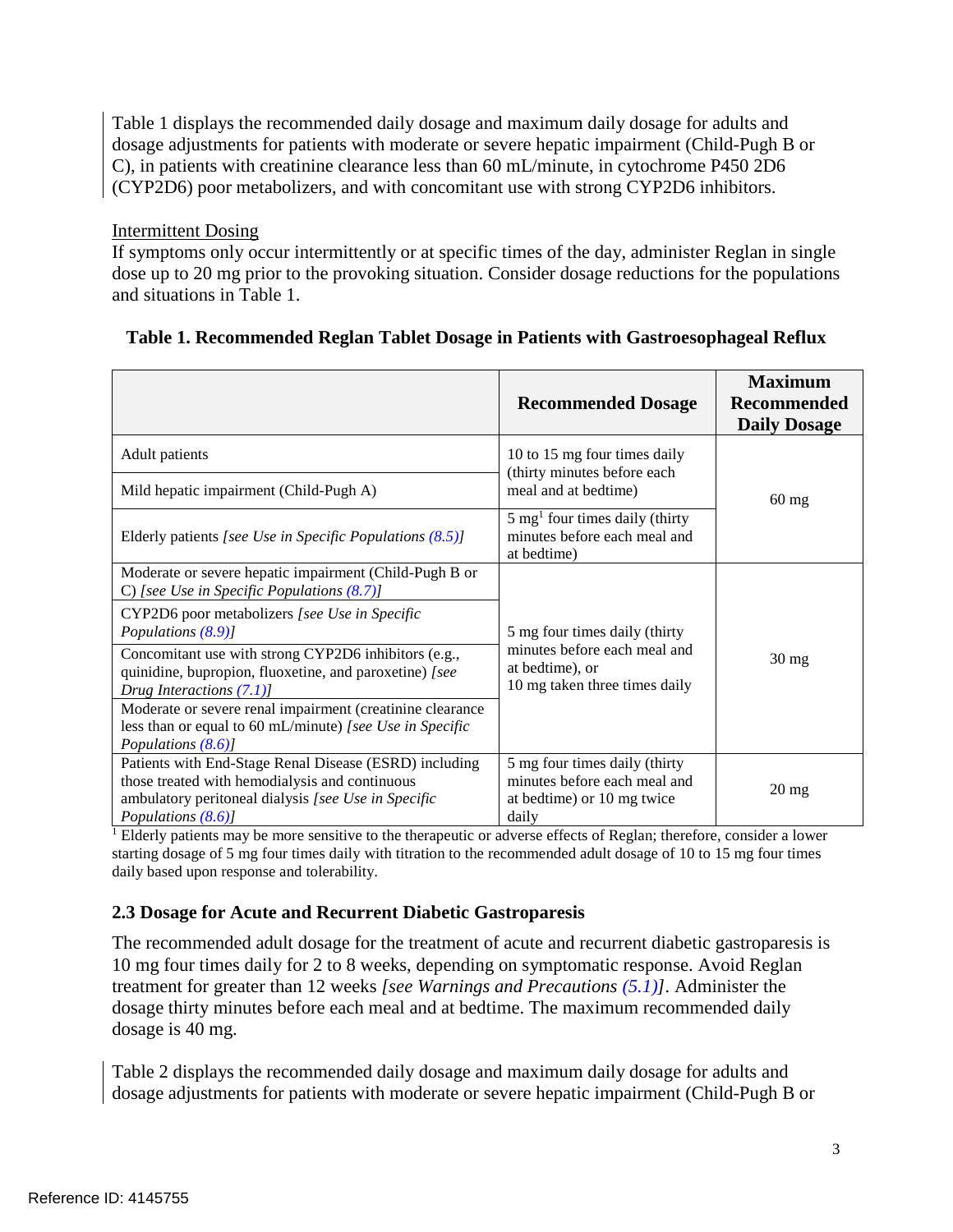C), in patients with creatinine clearance less than 60 mL/minute, in cytochrome P450 2D6 (CYP2D6) poor metabolizers, and with concomitant use with strong CYP2D6 inhibitors.

 If patients with diabetic gastroparesis have severe nausea or vomiting and are unable to take oral Reglan tablets, consider starting therapy with metoclopramide injection given intramuscularly or intravenously for up to 10 days (see the prescribing information for metoclopramide injection). After patients are able to take oral therapy, switch to Reglan tablets.

## **Table 2. Recommended Reglan Tablet Dosage in Patients with Acute and Recurrent Diabetic Gastroparesis**

|                                                                                                                                                                                       | <b>Recommended Dosage</b>                                                             | <b>Maximum</b><br><b>Recommended</b><br><b>Daily Dosage</b> |
|---------------------------------------------------------------------------------------------------------------------------------------------------------------------------------------|---------------------------------------------------------------------------------------|-------------------------------------------------------------|
| <b>Adult Patients</b>                                                                                                                                                                 | 10 mg four times daily (30<br>minutes before each meal and                            |                                                             |
| Mild hepatic impairment (Child-Pugh A)                                                                                                                                                | at bedtime)                                                                           | $40 \text{ mg}$                                             |
| Elderly patients [see Use in Specific Populations $(8.5)$ ]                                                                                                                           | $5 \text{ mg}^1$ four times daily (30)<br>minutes before each meal and<br>at bedtime) |                                                             |
| Moderate or severe hepatic impairment (Child-Pugh B or<br>C) [see Use in Specific Populations (8.7)]                                                                                  |                                                                                       |                                                             |
| CYP2D6 poor metabolizers [see Use in Specific<br>Populations (8.9)]                                                                                                                   | 5 mg four times daily (30                                                             |                                                             |
| Concomitant use with strong CYP2D6 inhibitors (e.g.,<br>quinidine, bupropion, fluoxetine, and paroxetine) [see<br>Drug Interactions (7.1)]                                            | minutes before each meal and<br>$20 \text{ mg}$<br>at bedtime)                        |                                                             |
| Moderate or severe renal impairment (creatinine clearance<br>less than 60 mL/minute) [see Use in Specific Populations<br>(8.6)                                                        |                                                                                       |                                                             |
| Patients with End-Stage Renal Disease (ESRD) including<br>those treated with hemodialysis and continuous<br>ambulatory peritoneal dialysis [see Use in Specific<br>Populations (8.6)] | 5 mg twice daily                                                                      | $10 \text{ mg}$                                             |

 $<sup>1</sup>$  Elderly patients may be more sensitive to the therapeutic or adverse effects of Reglan; therefore, consider a lower</sup> dosage of 5 mg four times daily with titration to the recommended adult dosage of 10 mg four times daily based upon response and tolerability.

# <span id="page-3-1"></span> **3 DOSAGE FORMS AND STRENGTHS**

Tablets:

- • 5 mg metoclopramide: green, elliptical-shaped, debossed "REGLAN" over "5" on one side and "ANI" on the opposite side
- 10 mg metoclopramide: white, double edge scored, capsule-shaped, debossed "REGLAN" on one side and "ANI 10" on the opposite side

# <span id="page-3-0"></span>**4 CONTRAINDICATIONS**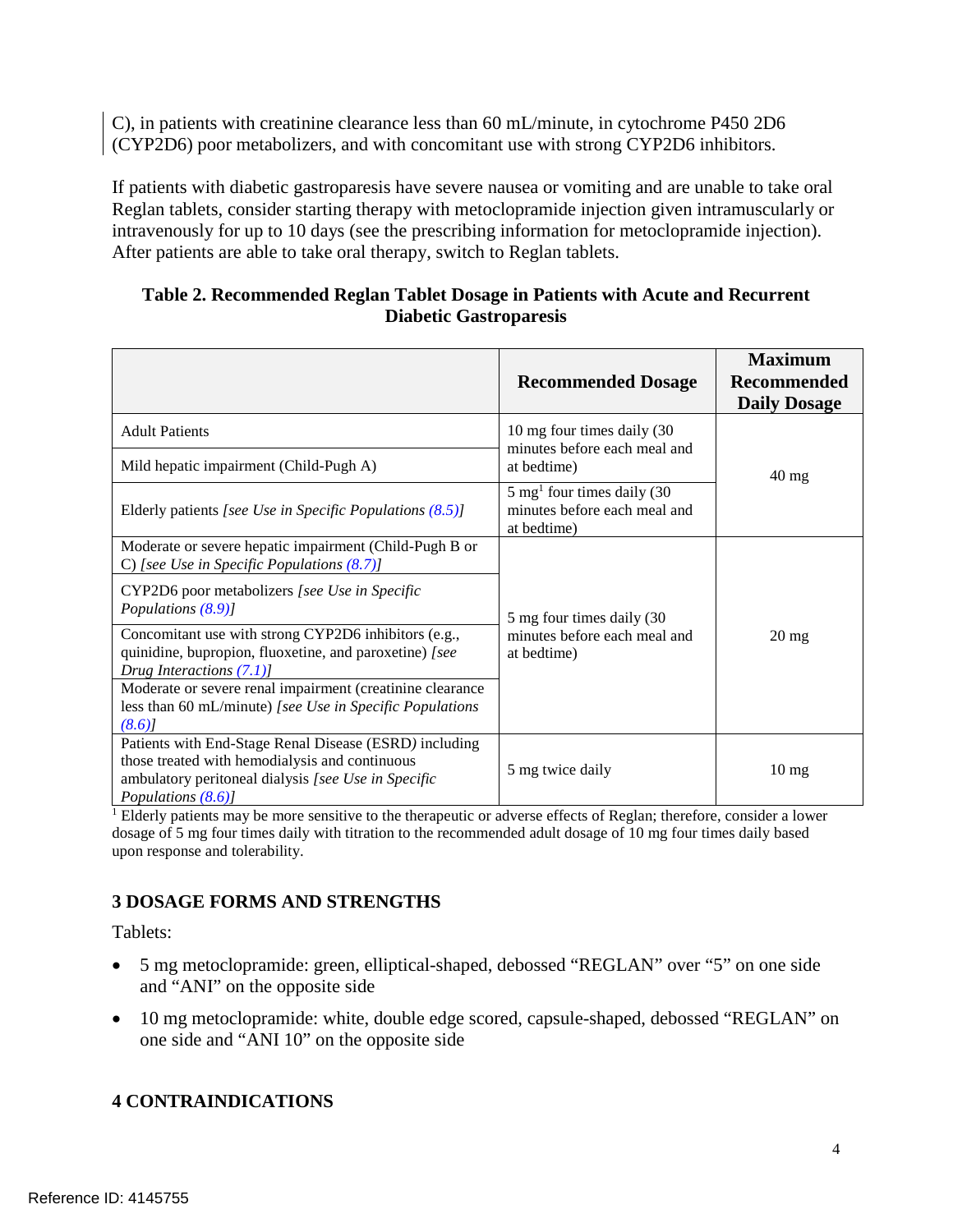Reglan is contraindicated:

- In patients with a history of tardive dyskinesia (TD) or a dystonic reaction to metoclopramide  *[see Warnings and Precautions [\(5.1,](#page-4-0) [5.2\)](#page-4-1)]*.
- When stimulation of gastrointestinal motility might be dangerous (e.g., in the presence of gastrointestinal hemorrhage, mechanical obstruction, or perforation).
- In patients with pheochromocytoma or other catecholamine-releasing paragangliomas. Reglan may cause a hypertensive/pheochromocytoma crisis, probably due to release of catecholamines from the tumor *[see Warnings and Precautions [\(5.5\)](#page-6-2)]*.
- • In patients with epilepsy. Reglan may increase the frequency and severity of seizures *[see Adverse Reactions [\(6\)](#page-6-1)]*.
- • In patients with hypersensitivity to metoclopramide. Reactions have included laryngeal and glossal angioedema and bronchospasm *[see Adverse Reactions [\(6\)](#page-6-1)]*.

# **5 WARNINGS AND PRECAUTIONS**

# <span id="page-4-0"></span>**5.1 Tardive Dyskinesia**

 Metoclopramide can cause tardive dyskinesia (TD), a syndrome of potentially irreversible and disfiguring involuntary movements of the face or tongue, and sometimes of the trunk and/or extremities. Movements may be choreoathetotic in appearance. The risk of developing TD and the likelihood that TD will become irreversible increases with duration of treatment and total cumulative dosage. Additionally, the risk of developing TD is increased among the elderly, especially elderly women *[see Use in Specific Populations [\(8.5\)](#page-11-0)]*, and in patients with diabetes mellitus. Due to the risk of developing TD, avoid treatment with Reglan for longer than 12 weeks and reduce the dosage in elderly patients *[see Dosage and Administration [\(2.2,](#page-1-1) [2.3\)](#page-2-0)].* 

 Discontinue Reglan immediately in patients who develop signs and symptoms of TD. There is no known effective treatment for established cases of TD, although in some patients TD may remit, partially or completely, within several weeks to months after Reglan is withdrawn.

 Reglan itself may suppress, or partially suppress, the signs of TD, thereby masking the underlying disease process. The effect of this symptomatic suppression upon the long-term course of TD is unknown. Reglan is contraindicated in patients with a history of TD *[see Contraindications [\(4\)](#page-3-0)].* Avoid Reglan in patients receiving other drugs that are likely to cause TD (e.g., antipsychotics).

# <span id="page-4-1"></span> **5.2 Other Extrapyramidal Symptoms**

 In addition to TD, metoclopramide may cause other extrapyramidal symptoms (EPS), parkinsonian symptoms, and motor restlessness. Advise patients to seek immediate medical attention if such symptoms occur and to discontinue Reglan.

 • Extrapyramidal symptoms (EPS), such as acute dystonic reactions, occurred in patients treated with metoclopramide dosages of 30 mg to 40 mg daily. Such reactions occurred more frequently in adults less than 30 years of age and at higher than recommended dosages. EPS occurred more frequently in pediatric patients compared to adults (Reglan is not approved for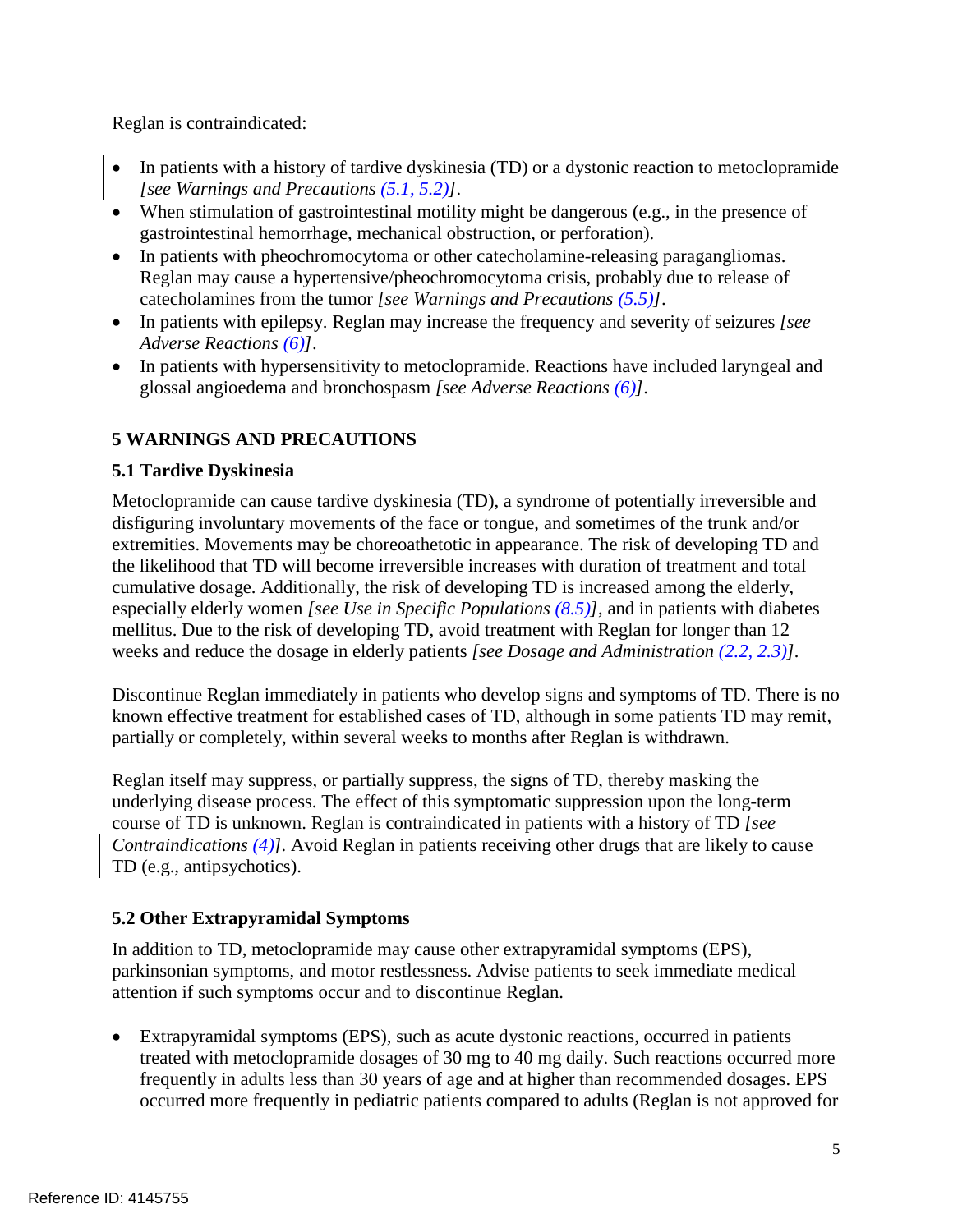use in pediatric patients)*.* Symptoms can occur in the first 24 to 48 hours after starting metoclopramide. Symptoms included involuntary movements of limbs and facial grimacing, torticollis, oculogyric crisis, rhythmic protrusion of tongue, bulbar type of speech, trismus, or dystonic reactions resembling tetanus. Rarely, dystonic reactions were present as stridor and dyspnea, possibly due to laryngospasm. Diphenhydramine hydrochloride or benztropine mesylate may be used to treat these adverse reactions. Avoid Reglan in patients receiving other drugs that can cause EPS (e.g., antipsychotics).

- • Parkinsonian symptoms (bradykinesia, tremor, cogwheel rigidity, mask-like facies) have occurred after starting metoclopramide, more commonly within the first 6 months, but also after longer periods. Symptoms generally have subsided within 2 to 3 months after discontinuation of Reglan. Avoid Reglan in patients with Parkinson's disease and other patients being treated with antiparkinsonian drugs due to potential exacerbation of symptoms. Avoid treatment with Reglan for more than 12 weeks *[see Dosage and Administration [\(2.2,](#page-1-1) [2.3\)](#page-2-0), Warnings and Precautions [\(5.1\)](#page-4-0)]*.
- • Motor restlessness (akathisia) has developed and consisted of feelings of anxiety, agitation, jitteriness, and insomnia, as well as inability to sit still, pacing, and foot tapping. If symptoms resolve, consider restarting at a lower dosage.

# <span id="page-5-0"></span> **5.3 Neuroleptic Malignant Syndrome**

 Metoclopramide may cause a potentially fatal symptom complex called neuroleptic malignant syndrome (NMS). NMS has been reported in association with metoclopramide overdosage and concomitant treatment with another drug associated with NMS. Avoid Reglan in patients receiving other drugs associated with NMS, including typical and atypical antipsychotics.

 Clinical manifestations of NMS include hyperpyrexia, muscle rigidity, altered mental status, and manifestations of autonomic instability (irregular pulse or blood pressure, tachycardia, diaphoresis, and cardiac arrhythmias). Additional signs may include elevated creatine phosphokinase, myoglobinuria (rhabdomyolysis), and acute renal failure. Patients with such symptoms should be evaluated immediately.

 In the diagnostic evaluation, consider the presence of other serious medical conditions (e.g., pneumonia, systemic infection) and untreated or inadequately treated extrapyramidal signs and symptoms. Other important considerations in the differential diagnosis include central anticholinergic toxicity, heat stroke, malignant hyperthermia, drug fever, serotonin syndrome, and primary central nervous system pathology.

Management of NMS includes:

- • Immediate discontinuation of Reglan and other drugs not essential to concurrent therapy *[see Drug Interactions [\(7.1\)](#page-8-0)]*.
- • Intensive symptomatic treatment and medical monitoring.
- • Treatment of any concomitant serious medical problems for which specific treatments are available.

# <span id="page-5-1"></span> **5.4 Depression**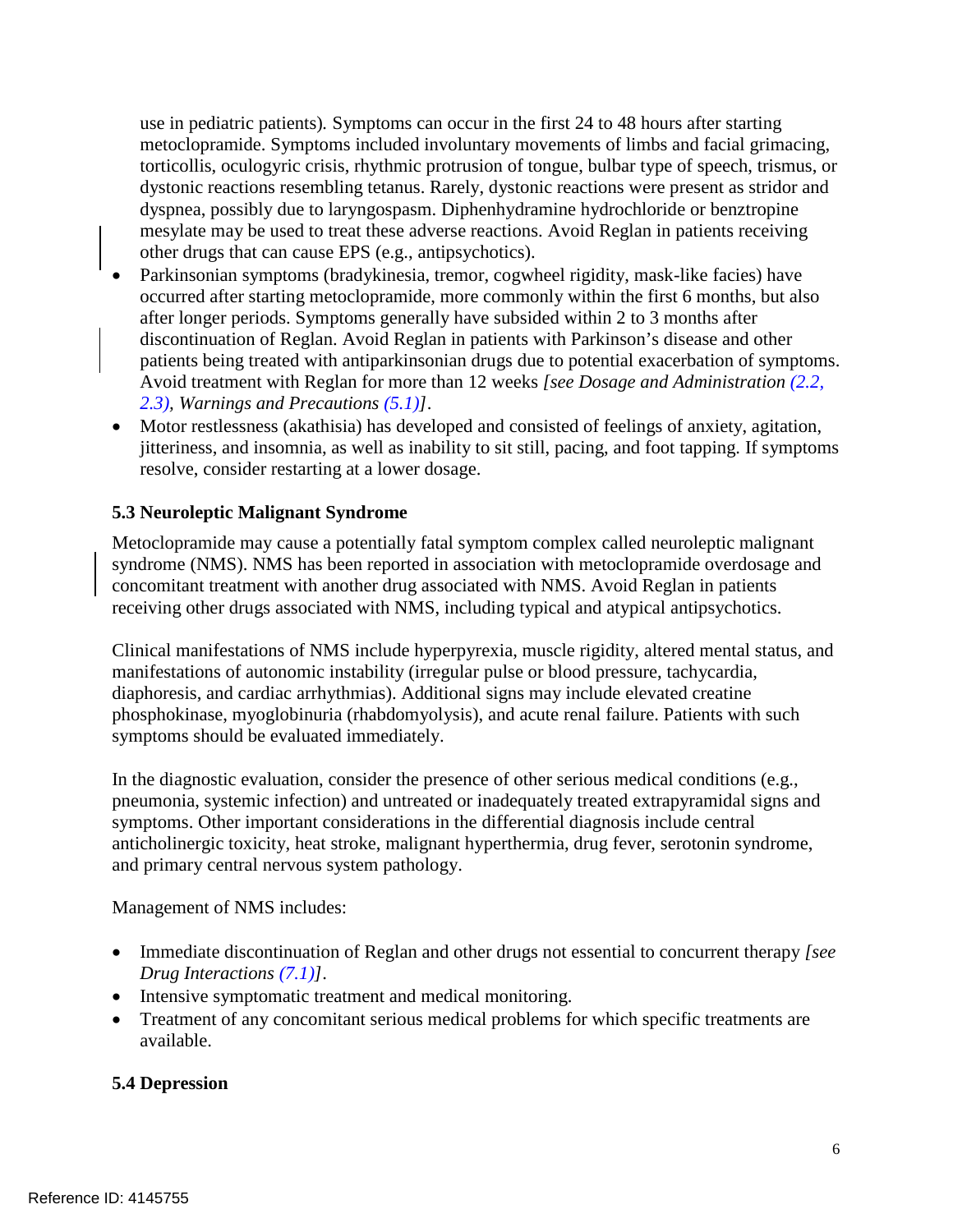Depression has occurred in metoclopramide-treated patients with and without a history of depression. Symptoms have included suicidal ideation and suicide. Avoid Reglan use in patients with a history of depression.

# <span id="page-6-2"></span>**5.5 Hypertension**

 Metoclopramide may elevate blood pressure. In one study in hypertensive patients, intravenously administered metoclopramide was shown to release catecholamines; hence, avoid use in patients with hypertension or in patients taking monoamine oxidase inhibitors *[see Drug Interactions [\(7.1\)](#page-8-0)]*.

 There are also clinical reports of hypertensive crises in patients with undiagnosed pheochromocytoma. Reglan is contraindicated in patients with pheochromocytoma or other  catecholamine-releasing paragangliomas *[see Contraindications [\(4\)](#page-3-0)].* Discontinue Reglan in any patient with a rapid rise in blood pressure.

# <span id="page-6-3"></span>**5.6 Fluid Retention**

 Because Reglan produces a transient increase in plasma aldosterone, patients with cirrhosis or congestive heart failure may be at risk of developing fluid retention and volume overload. Discontinue Reglan if any of these adverse reactions occur.

# <span id="page-6-0"></span>**5.7 Hyperprolactinemia**

As with other dopamine  $D_2$  receptor antagonists, metoclopramide elevates prolactin levels.

 Hyperprolactinemia may suppress hypothalamic GnRH, resulting in reduced pituitary gonadotropin secretion. This, in turn, may inhibit reproductive function by impairing gonadal steroidogenesis in both female and male patients. Galactorrhea, amenorrhea, gynecomastia, and impotence have been reported with prolactin-elevating drugs, including metoclopramide.

 Hyperprolactinemia may potentially stimulate prolactin-dependent breast cancer. However, some clinical studies and epidemiology studies have not shown an association between administration of dopamine D2 receptor antagonists and tumorigenesis in humans *[see Nonclinical Toxicology [\(13.1\)](#page-15-0)].* 

# <span id="page-6-4"></span> **5.8 Effects on the Ability to Drive and Operate Machinery**

 Metoclopramide may impair the mental and/or physical abilities required for the performance of hazardous tasks such as operating machinery or driving a motor vehicle. Concomitant use of central nervous system (CNS) depressants or drugs associated with EPS may increase this effect (e.g., alcohol, sedatives, hypnotics, opiates, and anxiolytics). Avoid Reglan or the interacting drug, depending on the importance of the drug to the patient *[see Drug Interactions [\(7.1\)](#page-8-0)].* 

# <span id="page-6-1"></span>**6 ADVERSE REACTIONS**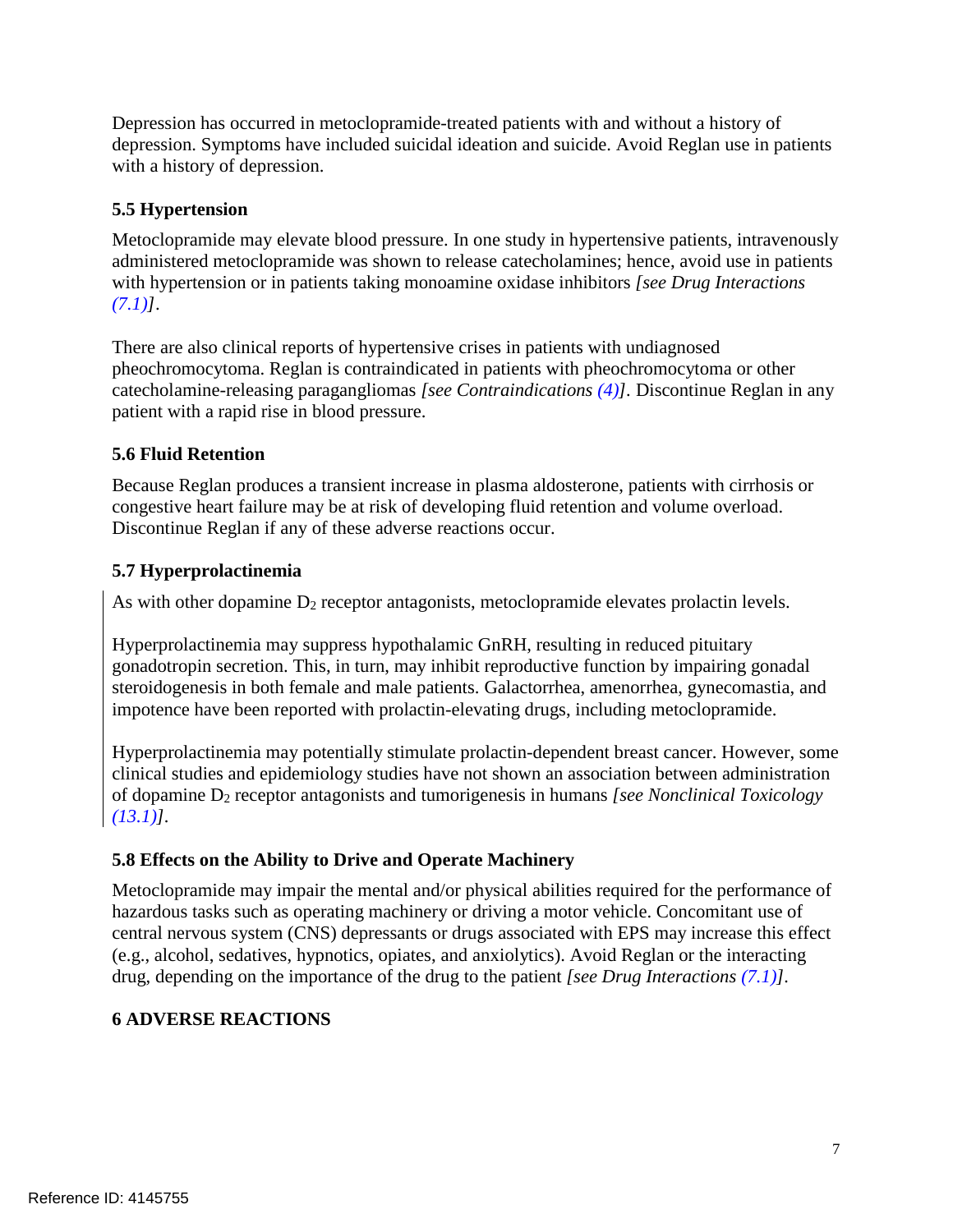The following adverse reactions are described, or described in greater detail, in other sections of the labeling:

- • Tardive dyskinesia *[see Boxed Warning and Warnings and Precautions [\(5.1\)](#page-4-0)]*
- • Other extrapyramidal effects *[see Warnings and Precautions [\(5.2\)](#page-4-1)]*
- • Neuroleptic malignant syndrome *[see Warnings and Precautions [\(5.3\)](#page-5-0)]*
- • Depression *[see Warnings and Precautions [\(5.4\)](#page-5-1)]*
- • Hypertension *[see Warnings and Precautions [\(5.5\)](#page-6-2)]*
- • Fluid retention *[see Warnings and Precautions [\(5.6\)](#page-6-3)]*
- • Hyperprolactinemia *[see Warnings and Precautions [\(5.7\)](#page-6-0)]*
- • Effects on the ability to drive and operate machinery *[see Warnings and Precautions [\(5.8\)](#page-6-4)]*

 The following adverse reactions have been identified from clinical studies or postmarketing reports of metoclopramide. Because these reactions are reported voluntarily from a population of uncertain size, it is not always possible to reliably estimate their frequency or establish a causal relationship to drug exposure.

 The most common adverse reactions (in approximately 10% of patients receiving 10 mg of metoclopramide four times daily) were restlessness, drowsiness, fatigue, and lassitude. In general, the incidence of adverse reactions correlated with the dosage and duration of metoclopramide administration.

 Adverse reactions, especially those involving the nervous system, occurred after stopping metoclopramide including dizziness, nervousness, and headaches.

Central Nervous System Disorders

- • Tardive dyskinesia, acute dystonic reactions, drug-induced parkinsonism, akathisia, and other extrapyramidal symptoms
- Convulsive seizures
- Hallucinations
- • Restlessness, drowsiness, fatigue, and lassitude occurred in approximately 10% of patients who received 10 mg four times daily. Insomnia, headache, confusion, dizziness, or depression with suicidal ideation occurred less frequently.
- Neuroleptic malignant syndrome, serotonin syndrome (in combination with serotonergic agents).

 Endocrine Disorders: Fluid retention secondary to transient elevation of aldosterone. Galactorrhea, amenorrhea, gynecomastia, impotence secondary to hyperprolactinemia

Cardiovascular Disorders: Acute congestive heart failure, possible atrioventricular block, hypotension, hypertension, supraventricular tachycardia, bradycardia, fluid retention

Gastrointestinal Disorders: Nausea, bowel disturbances (primarily diarrhea)

Hepatic Disorders: Hepatotoxicity, characterized by, e.g., jaundice and altered liver function tests, when metoclopramide was administered with other drugs with known hepatotoxic potential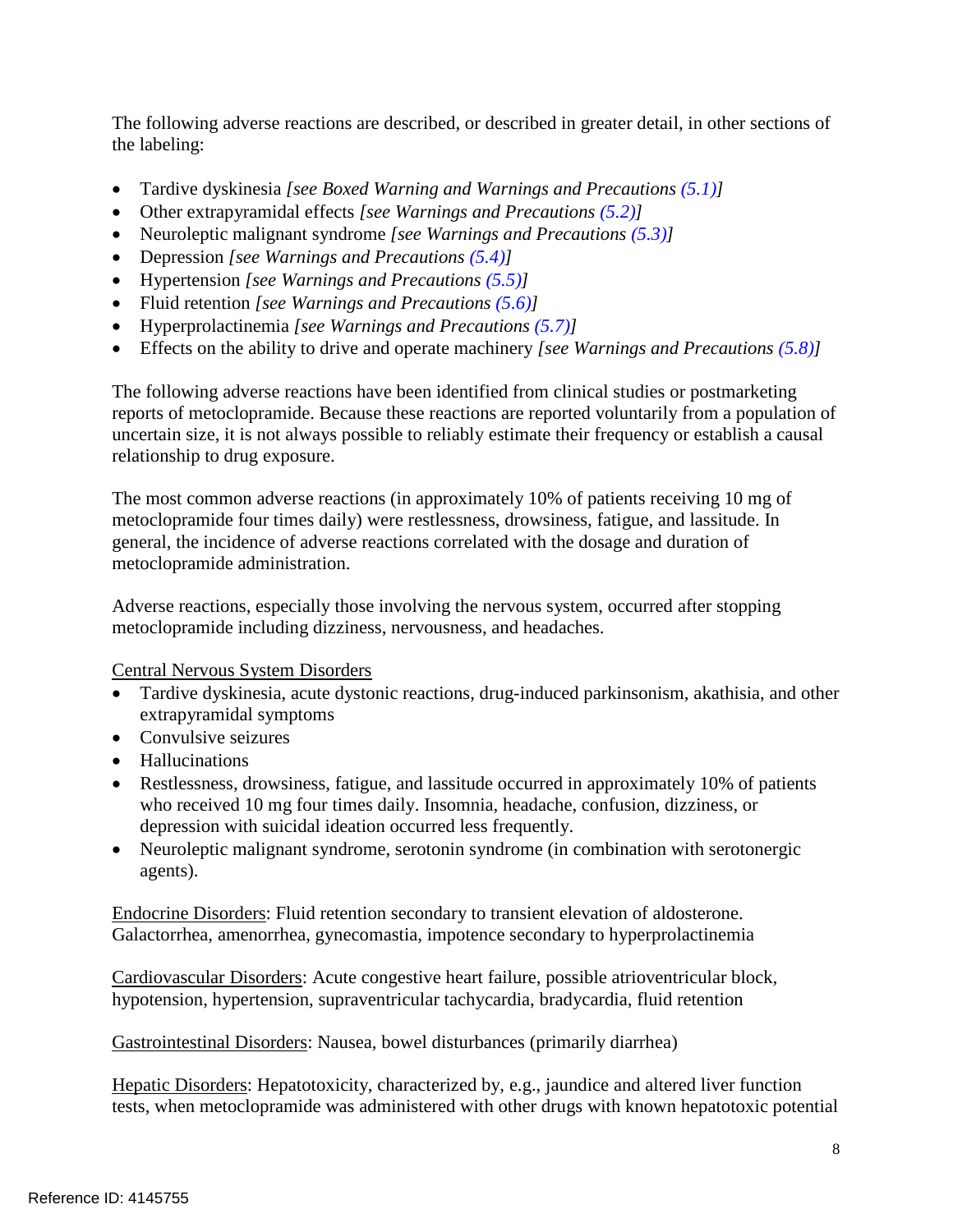Renal and Urinary Disorders: Urinary frequency, urinary incontinence

Hematologic Disorders: Agranulocytosis, neutropenia, leukopenia, methemoglobinemia, sulfhemoglobinemia

Hypersensitivity Reactions: Bronchospasm (especially in patients with a history of asthma), urticaria; rash; angioedema, including glossal or laryngeal edema

Eye Disorders: Visual disturbances

Metabolism Disorders: Porphyria

# **7 DRUG INTERACTIONS**

# <span id="page-8-0"></span> **7.1 Effects of Other Drugs on Metoclopramide**

Table 3 displays the effects of other drugs on metoclopramide.

| <b>Antipsychotics</b>                                                       |                                                                                                                                                                                             |  |  |
|-----------------------------------------------------------------------------|---------------------------------------------------------------------------------------------------------------------------------------------------------------------------------------------|--|--|
| Clinical Impact                                                             | Potential for additive effects, including increased frequency and severity of tardive<br>dyskinesia (TD), other extrapyramidal symptoms (EPS), and neuroleptic malignant<br>syndrome (NMS). |  |  |
| <i>Intervention</i>                                                         | Avoid concomitant use [see Warnings and Precautions (5.1, 5.2, 5.3)].                                                                                                                       |  |  |
| Strong CYP2D6 Inhibitors, not Included in Antipsychotic Category Above      |                                                                                                                                                                                             |  |  |
| Clinical Impact                                                             | Increased plasma concentrations of metoclopramide; risk of exacerbation of extrapyramidal                                                                                                   |  |  |
|                                                                             | symptoms [see Clinical Pharmacology (12.3)].                                                                                                                                                |  |  |
| <b>Intervention</b>                                                         | Reduce the Reglan dosage [see Dosage and Administration (2.2, 2.3)].                                                                                                                        |  |  |
| Examples                                                                    | quinidine, bupropion, fluoxetine, and paroxetine                                                                                                                                            |  |  |
| <b>Monoamine Oxidase Inhibitors</b>                                         |                                                                                                                                                                                             |  |  |
| Clinical Impact                                                             | Increased risk of hypertension [see Warnings and Precautions (5.5)].                                                                                                                        |  |  |
| <i>Intervention</i>                                                         | Avoid concomitant use.                                                                                                                                                                      |  |  |
| <b>Central Nervous System (CNS) Depressants</b>                             |                                                                                                                                                                                             |  |  |
| Clinical Impact                                                             | Increased risk of CNS depression [see Warnings and Precautions (5.8)].                                                                                                                      |  |  |
| <b>Intervention</b>                                                         | Avoid Reglan or the interacting drug, depending on the importance of the drug to the                                                                                                        |  |  |
|                                                                             | patient.                                                                                                                                                                                    |  |  |
| Examples                                                                    | alcohol, sedatives, hypnotics, opiates and anxiolytics                                                                                                                                      |  |  |
|                                                                             | <b>Drugs that Impair Gastrointestinal Motility</b>                                                                                                                                          |  |  |
| Clinical Impact                                                             | Decreased systemic absorption of metoclopramide.                                                                                                                                            |  |  |
| <i>Intervention</i>                                                         | Monitor for reduced therapeutic effect.                                                                                                                                                     |  |  |
| Examples                                                                    | antiperistaltic antidiarrheal drugs, anticholinergic drugs, and opiates                                                                                                                     |  |  |
| Dopaminergic Agonists and Other Drugs that Increase Dopamine Concentrations |                                                                                                                                                                                             |  |  |
| Clinical Impact                                                             | Decreased therapeutic effect of metoclopramide due to opposing effects on dopamine.                                                                                                         |  |  |
| <i>Intervention</i>                                                         | Monitor for reduced therapeutic effect.                                                                                                                                                     |  |  |
| Examples                                                                    | apomorphine, bromocriptine, cabergoline, levodopa, pramipexole, ropinirole, and                                                                                                             |  |  |
|                                                                             | rotigotine                                                                                                                                                                                  |  |  |

 **Table 3. Effects of Other Drugs on Metoclopramide**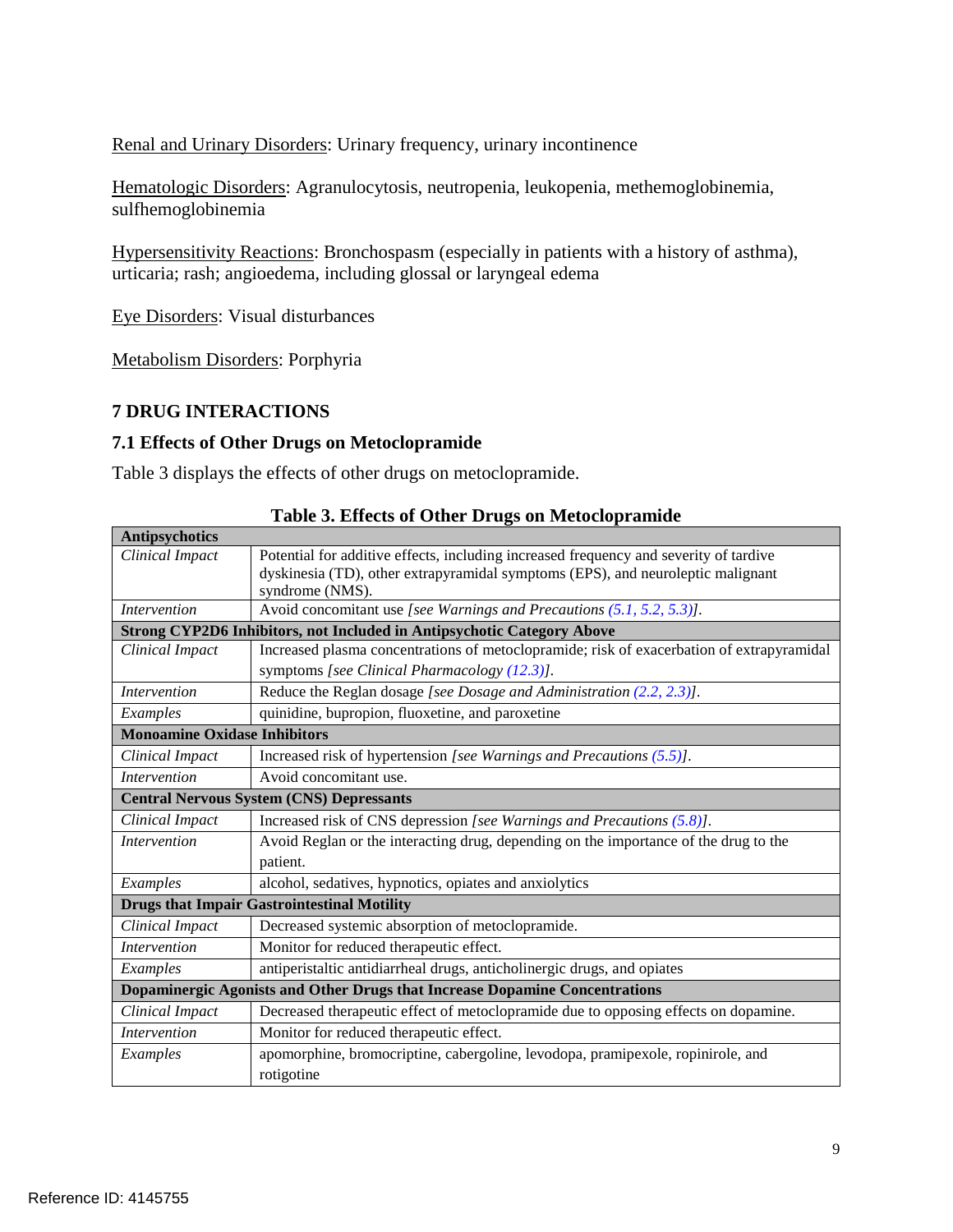# <span id="page-9-0"></span> **7.2 Effects of Metoclopramide on Other Drugs**

Table 4 displays the effects of metoclopramide on other drugs.

| <b>Dopaminergic Agonists and Drugs Increasing Dopamine Concentrations</b> |                                                                                              |  |
|---------------------------------------------------------------------------|----------------------------------------------------------------------------------------------|--|
| Clinical Impact                                                           | Opposing effects of metoclopramide and the interacting drug on dopamine. Potential           |  |
|                                                                           | exacerbation of symptoms (e.g., parkinsonian symptoms).                                      |  |
| <b>Intervention</b>                                                       | Avoid concomitant use [see Warnings and Precautions $(5.2)$ ].                               |  |
| Examples                                                                  | Apomorphine, bromocriptine, cabergoline, levodopa, pramipexole, ropinirole, rotigotine       |  |
| <b>Succinylcholine, Mivacurium</b>                                        |                                                                                              |  |
| Clinical Impact                                                           | Metoclopramide inhibits plasma cholinesterase leading to enhanced neuromuscular<br>blockade. |  |
| <b>Intervention</b>                                                       | Monitor for signs and symptoms of prolonged neuromuscular blockade                           |  |
| Drugs with Absorption Altered due to Increased Gastrointestinal Motility  |                                                                                              |  |
| Clinical Impact                                                           | The effect of metoclopramide on other drugs is variable. Increased gastrointestinal (GI)     |  |
|                                                                           | motility by metoclopramide may impact absorption of other drugs leading to decreased or      |  |
|                                                                           | increased drug exposure.                                                                     |  |
| <i>Intervention</i>                                                       | Drugs with Decreased Absorption (e.g., digoxin, atovaquone, posaconazole oral                |  |
|                                                                           | suspension*, fosfomycin): Monitor for reduced therapeutic effect of the interacting drug.    |  |
|                                                                           | For digoxin monitor therapeutic drug concentrations and increase the digoxin dose as         |  |
|                                                                           | needed (see prescribing information for digoxin).                                            |  |
|                                                                           |                                                                                              |  |
|                                                                           | Drugs with Increased Absorption (e.g., sirolimus, tacrolimus, cyclosporine): Monitor         |  |
|                                                                           | therapeutic drug concentrations and adjust the dose as needed. See prescribing information   |  |
|                                                                           | for the interacting drug.                                                                    |  |
| <b>Insulin</b>                                                            |                                                                                              |  |
| Clinical Impact                                                           | Increased GI motility by metoclopramide may increase delivery of food to the intestines      |  |
|                                                                           | and increase blood glucose.                                                                  |  |
| Intervention                                                              | Monitor blood glucose and adjust insulin dosage regimen as needed.                           |  |

 **Table 4. Effects of Metoclopramide on Other Drugs** 

\* Interaction does not apply to posaconazole delayed-release tablets

# **8 USE IN SPECIFIC POPULATIONS**

## **8.1 Pregnancy**

## Risk Summary

 Published studies, including retrospective cohort studies, national registry studies, and meta- analyses, do not report an increased risk of adverse pregnancy-related outcomes with use of metoclopramide during pregnancy.

 There are potential risks to the neonate following exposure *in utero* to metoclopramide during delivery [see Clinical Considerations]. In animal reproduction studies, no adverse developmental effects were observed with oral administration of metoclopramide to pregnant rats and rabbits at exposures about 6 and 12 times the maximum recommended human dose (MRHD) *[see Data]*.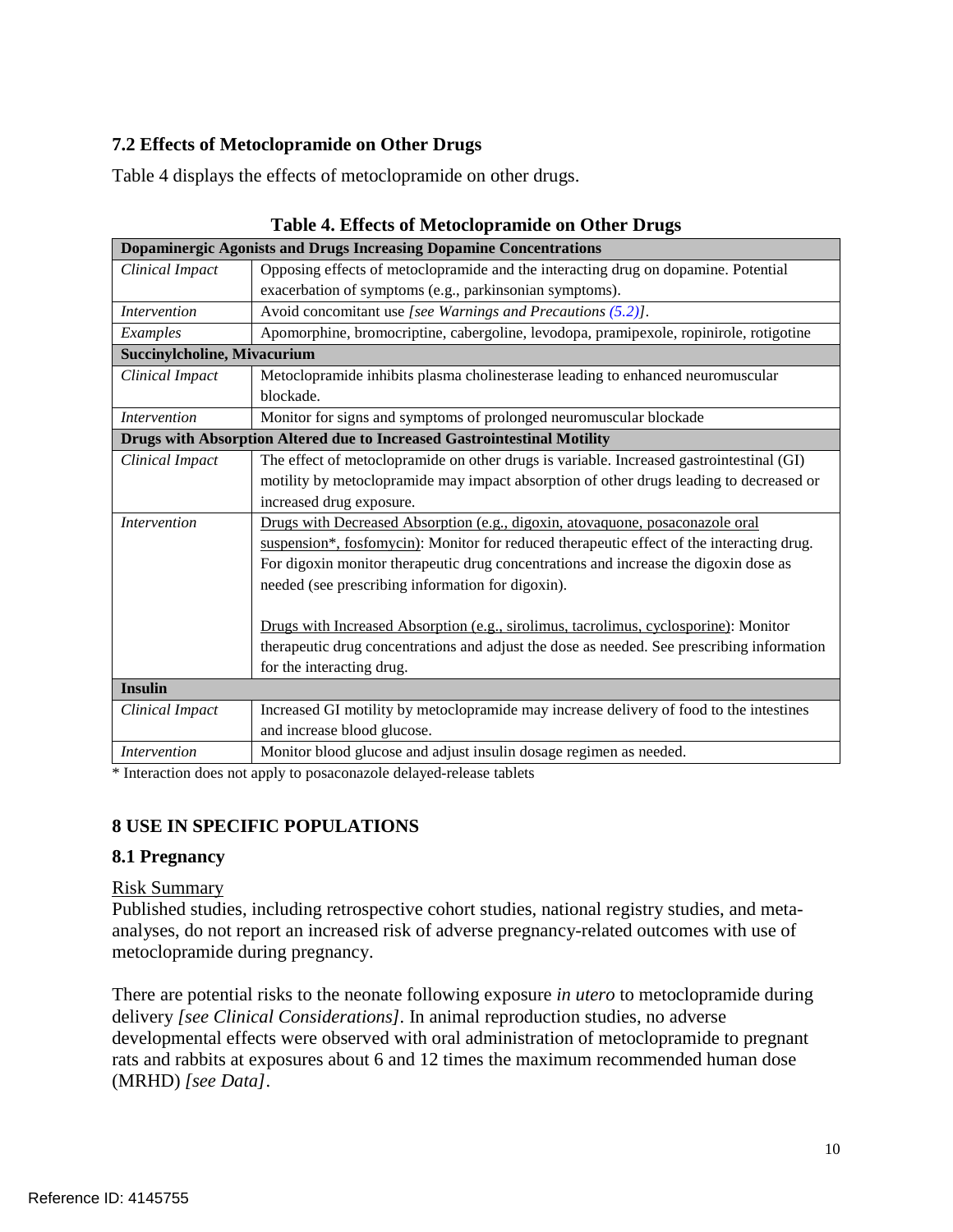The estimated background risk of major birth defects and miscarriage for the indicated population is unknown. All pregnancies have a background risk of birth defects, loss or other adverse outcomes. In the U.S. general population, the estimated background risk of major birth defects and miscarriage in the clinically recognized pregnancies is 2 to 4% and 15 to 20%, respectively.

# Clinical Considerations

## *Fetal/Neonatal Adverse Reactions*

 Metoclopramide crosses the placental barrier and may cause extrapyramidal signs and methemoglobinemia in neonates with maternal administration during delivery. Monitor neonates  for extrapyramidal signs *[see Warnings and Precautions [\(5.1,](#page-4-0) [5.2\)](#page-4-1), Use in Specific Populations [\(8.4\)](#page-10-0)]*.

## Data

## *Animal Data*

 Reproduction studies have been performed following administration of oral metoclopramide during organogenesis in pregnant rats at about 6 times the MRHD calculated on body surface area and in pregnant rabbits at about 12 times the MRHD calculated on body surface area. No evidence of adverse developmental effects due to metoclopramide were observed.

## **8.2 Lactation**

#### Risk Summary

 Limited published data report the presence of metoclopramide in human milk in variable amounts. Breastfed infants exposed to metoclopramide have experienced gastrointestinal adverse reactions, including intestinal discomfort and increased intestinal gas formation *[see Data]*. Metoclopramide elevates prolactin levels *[see Warnings and Precautions [\(5.7\)](#page-6-0)]*; however, the published data are not adequate to support drug effects on milk production. The developmental and health benefits of breastfeeding should be considered along with the mother's clinical need for Reglan and any potential adverse effects on the breastfed child from Reglan or from the underlying maternal condition.

## Clinical Considerations

 Monitor breastfeeding neonates because metoclopramide may cause extrapyramidal signs (dystonias) and methemoglobinemia *[see Warnings and Precautions [\(5.1,](#page-4-0) [5.2\)](#page-4-1), Use in Specific Populations [\(8.4\)](#page-10-0)]*.

## Data

 In published clinical studies, the estimated amount of metoclopramide received by the breastfed infant was less than 10% of the maternal weight-adjusted dose. In one study, the estimated daily amount of metoclopramide received by infants from breast milk ranged from 6 to 24 mcg/kg/day in early puerperium (3 to 9 days postpartum) and from 1 to 13 mcg/kg/day at 8 to 12 weeks postpartum.

## <span id="page-10-0"></span>**8.4 Pediatric Use**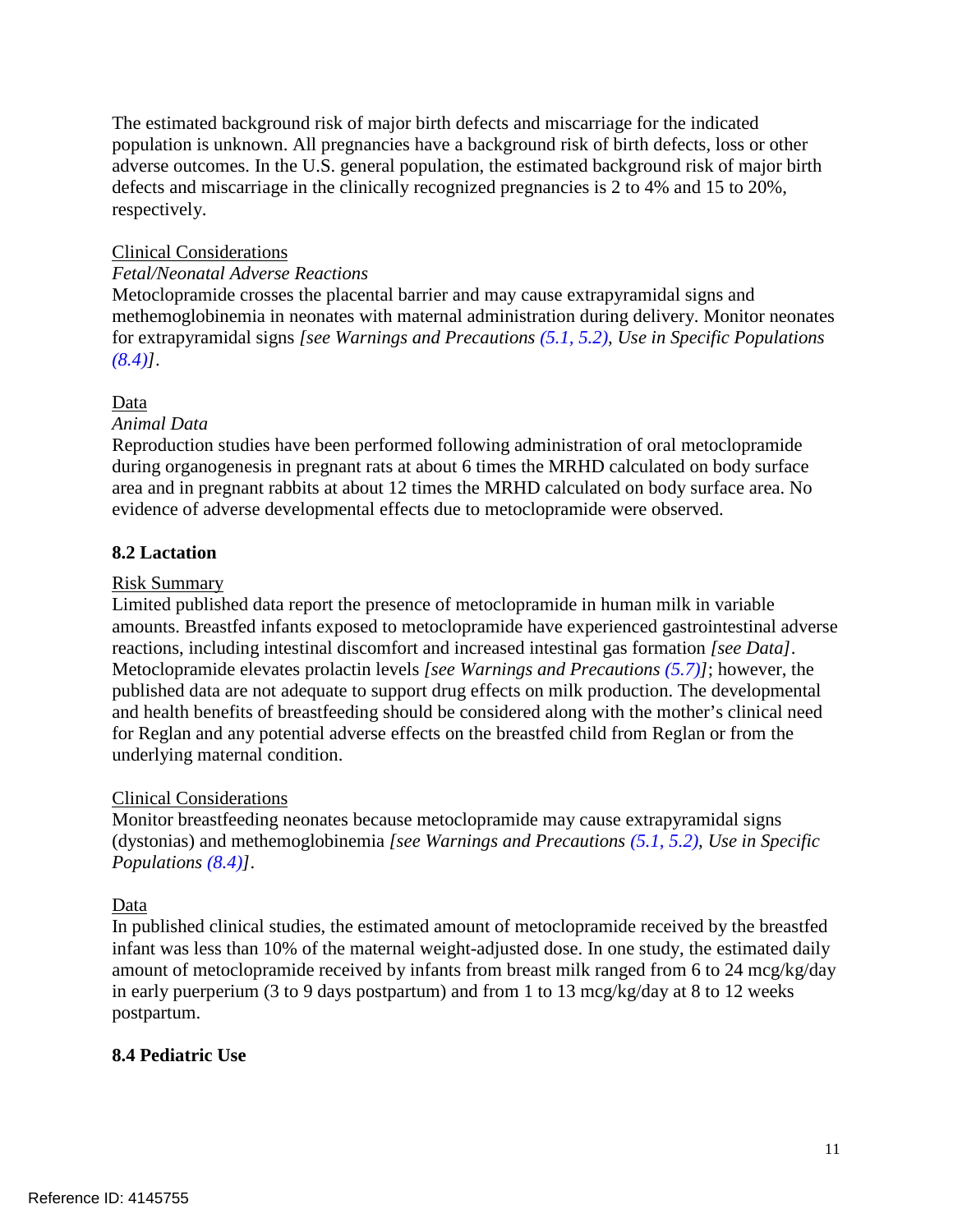Reglan is not recommended for use in pediatric patients due to the risk of tardive dyskinesia (TD) and other extrapyramidal symptoms as well as the risk of methemoglobinemia in neonates. The safety and effectiveness of Reglan in pediatric patients have not been established.

 Dystonias and other extrapyramidal symptoms associated with metoclopramide are more common in pediatric patients than in adults *[see Warnings and Precautions [\(5.1,](#page-4-0) [5.2\)](#page-4-1)]*. In addition, neonates have reduced levels of NADH-cytochrome b5 reductase, making them more susceptible to methemoglobinemia, a possible adverse reaction of metoclopramide use in  neonates *[see Use in Specific Populations [\(8.8\)](#page-11-3)]*.

# <span id="page-11-0"></span>**8.5 Geriatric Use**

 Metoclopramide is known to be substantially excreted by the kidney, and the risk of adverse reactions, including tardive dyskinesia (TD), may be greater in patients with impaired renal  function *[see Use in Specific Populations [\(8.6\)](#page-11-2), Clinical Pharmacology [\(12.3\)](#page-13-0)]*. Elderly patients are more likely to have decreased renal function and may be more sensitive to the therapeutic or adverse effects of metoclopramide; therefore, consider a reduced dosage of Reglan in elderly  patients *[see Boxed Warning, Dosage and Administration [\(2.2,](#page-1-1) [2.3\)](#page-2-0), Warnings and Precautions [\(5.1\)](#page-4-0)].* 

# <span id="page-11-2"></span>**8.6 Renal Impairment**

 The clearance of metoclopramide is decreased and the systemic exposure is increased in patients with moderate to severe renal impairment compared to patients with normal renal function, which may increase the risk of adverse reactions. Reduce the Reglan dosage in patients with moderate and severe renal impairment (creatinine clearance less than or equal to 60 mL/minute), including those receiving hemodialysis and continuous ambulatory peritoneal dialysis *[see Dosage and Administration [\(2.2,](#page-1-1) [2.3\)](#page-2-0), Clinical Pharmacology [\(12.3\)](#page-13-0)].* 

# <span id="page-11-1"></span>**8.7 Hepatic Impairment**

 Patients with severe hepatic impairment (Child-Pugh C) have reduced systemic metoclopramide clearance (by approximately 50%) compared to patients with normal hepatic function. The resulting increase in metoclopramide blood concentrations increases the risk of adverse reactions. There is no pharmacokinetic data in patients with moderate hepatic impairment (Child- Pugh B). Reduce Reglan dosage in patients with moderate or severe (Child-Pugh B or C) hepatic  impairment *[see Dosage and Administration [\(2.2,](#page-1-1) [2.3\)](#page-2-0)]*. There is no dosage adjustment required for patients with mild hepatic impairment (Child-Pugh A).

 In addition, metoclopramide, by producing a transient increase in plasma aldosterone, may increase the risk of fluid retention in patients with hepatic impairment *[see Warnings and Precautions [\(5.6\)](#page-6-3)]*.

 Monitor patients with hepatic impairment for the occurrence of fluid retention and volume overload.

# <span id="page-11-3"></span>**8.8 NADH-Cytochrome b5 Reductase Deficiency**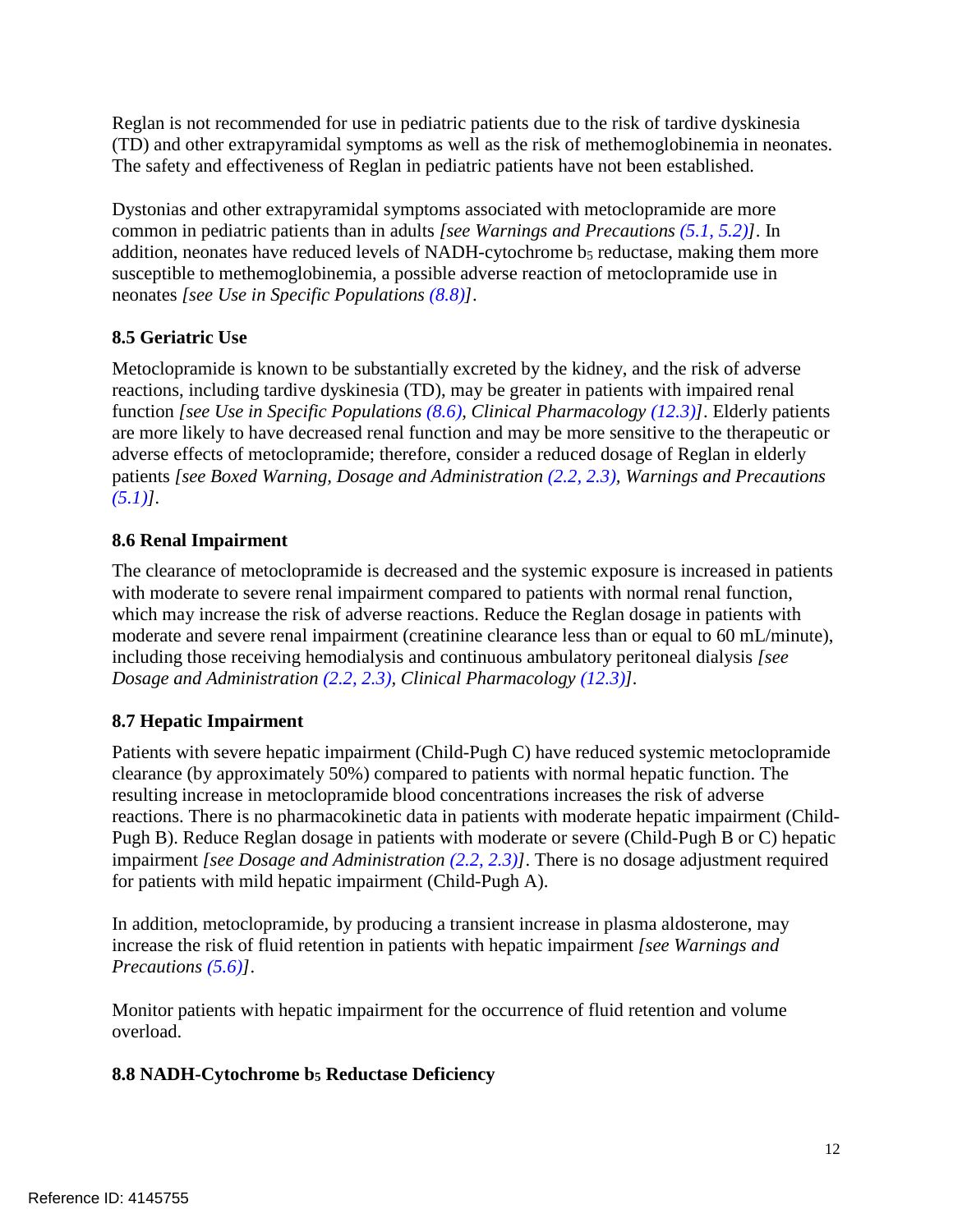Metoclopramide-treated patients with NADH-cytochrome b5 reductase deficiency are at an increased risk of developing methemoglobinemia and/or sulfhemoglobinemia. For patients with glucose-6-phosphate dehydrogenase (G6PD) deficiency with metoclopramide-induced methemoglobinemia, methylene blue treatment is not recommended. Methylene blue may cause hemolytic anemia in patients with G6PD deficiency, which may be fatal *[see Overdosage [\(10\)](#page-12-1)].* 

# <span id="page-12-0"></span> **8.9 CYP2D6 Poor Metabolizers**

 Metoclopramide is a substrate of CYP2D6. The elimination of metoclopramide may be slowed in patients who are CYP2D6 poor metabolizers (compared to patients who are CYP2D6 intermediate, extensive, or ultra-rapid metabolizers); possibly increasing the risk of dystonic and other adverse reactions to Reglan *[see Clinical Pharmacology [\(12.3\)](#page-13-0)].* Reduce the Reglan dosage in patients who are poor CYP2D6 metabolizers *[see Dosage and Administration [\(2.2,](#page-1-1) [2.3\)](#page-2-0)].* 

# <span id="page-12-1"></span>**10 OVERDOSAGE**

 Manifestations of metoclopramide overdosage included drowsiness, disorientation, extrapyramidal reactions, other adverse reactions associated with metoclopramide use (including, e.g., methemoglobinemia), and sometimes death. Neuroleptic malignant syndrome (NMS) has been reported in association with metoclopramide overdose and concomitant treatment with another drug associated with NMS *[see Warnings and Precautions [\(5.1,](#page-4-0) [5.2,](#page-4-1) [5.3\)](#page-5-0)].* 

 There are no specific antidotes for Reglan overdosage. If over-exposure occurs, call your Poison Control Center at 1-800-222-1222 for current information on the management of poisoning or overdosage*.* 

 Methemoglobinemia can be reversed by the intravenous administration of methylene blue. However, methylene blue may cause hemolytic anemia in patients with glucose-6-phosphate dehydrogenase (G6PD) deficiency, which may be fatal.

 Hemodialysis and continuous ambulatory peritoneal dialysis do not remove significant amounts of metoclopramide.

# **11 DESCRIPTION**

 Metoclopramide hydrochloride, the active ingredient of Reglan, is a dopamine-2 receptor is a white crystalline, odorless substance, freely soluble in water. Its chemical name is 4-amino- 5-chloro-N-[2-(diethylamino)ethyl]-2-methoxy benzamide monohydrochloride monohydrate. antagonist. Metoclopramide hydrochloride (metoclopramide monohydrochloride monohydrate)

The molecular formula is  $C_{14}H_{22}CN_3O_2 \cdot HC \cdot H_2O$ . Its molecular weight is 354.3. The structural formula is:

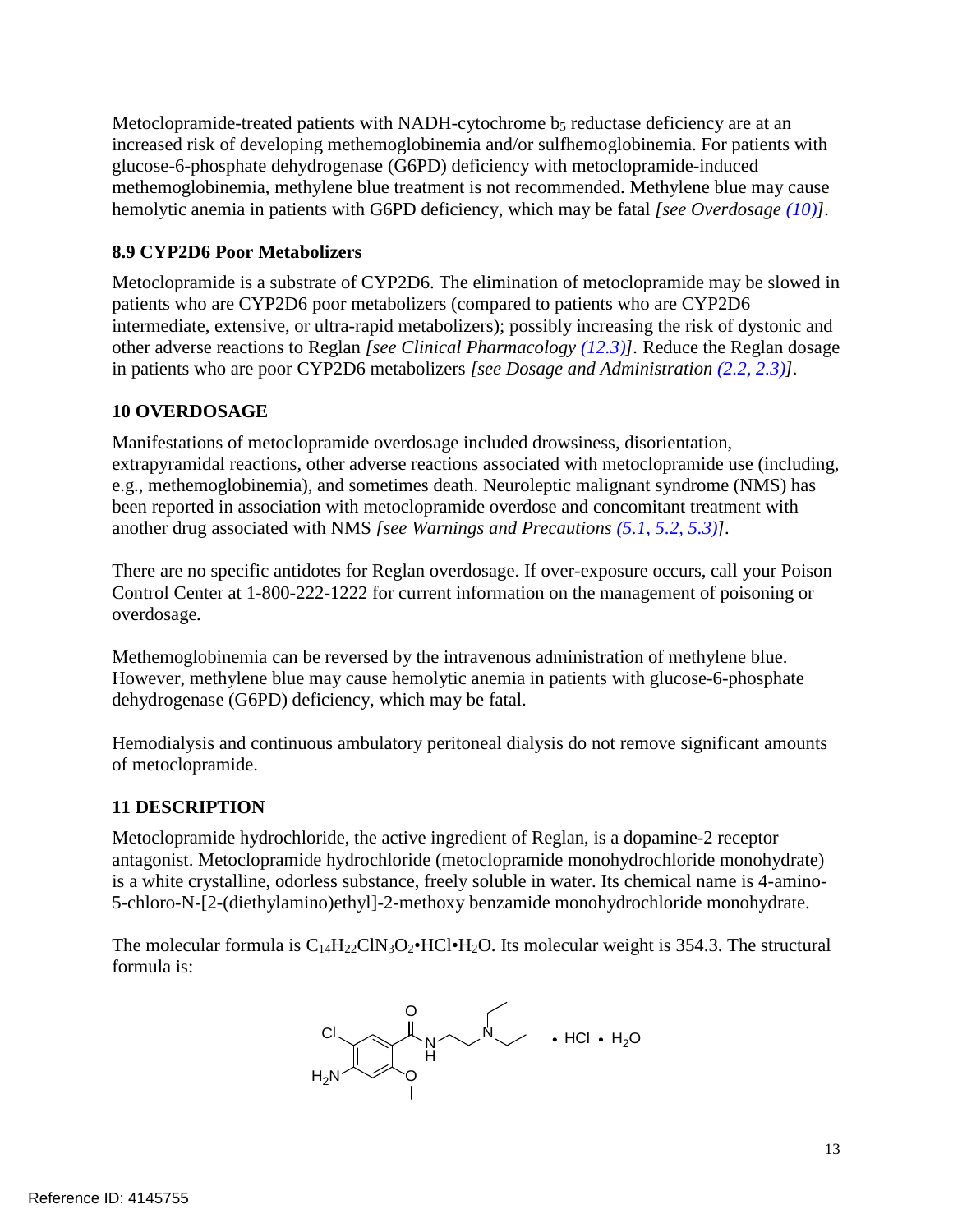Reglan tablets are for oral administration. Reglan is available in 5 mg and 10 mg tablets.

- Each Reglan 5 mg tablet contains 5 mg metoclopramide (equivalent to 5.91 mg of metoclopramide hydrochloride USP). Inactive ingredients consist of corn starch, D&C Yellow 10 Aluminum Lake, FD&C Blue 1 Aluminum Lake, lactose, microcrystalline cellulose, silicon dioxide, and stearic acid.
- Each Reglan 10 mg tablet contains 10 mg metoclopramide (equivalent to 11.82 mg metoclopramide hydrochloride USP). Inactive ingredients consist of magnesium stearate, mannitol, microcrystalline cellulose, and stearic acid.

# **12 CLINICAL PHARMACOLOGY**

# **12.1 Mechanism of Action**

 Metoclopramide stimulates motility of the upper gastrointestinal tract without stimulating gastric, biliary, or pancreatic secretions. The exact mechanism of action of metoclopramide in the treatment of gastroesophageal reflux and acute and recurrent diabetic gastroparesis has not been fully established. It seems to sensitize tissues to the action of acetylcholine. The effect of metoclopramide on motility is not dependent on intact vagal innervation, but it can be abolished by anticholinergic drugs.

 Metoclopramide increases the tone and amplitude of gastric (especially antral) contractions, relaxes the pyloric sphincter and the duodenal bulb, and increases peristalsis of the duodenum and jejunum resulting in accelerated gastric emptying and intestinal transit. It increases the resting tone of the lower esophageal sphincter. It has little, if any, effect on the motility of the colon or gallbladder.

## **12.2 Pharmacodynamics**

# Gastroesophageal Reflux

 In patients with gastroesophageal reflux and low lower esophageal sphincter pressure (LESP), single oral doses of Reglan produced dose-related increases in LESP. Effects began at about 5 mg and increased through 20 mg. The increase in LESP from a 5 mg dose lasted about 45 minutes and that of 20 mg lasted between 2 and 3 hours. Increased rate of stomach emptying was observed with single oral doses of 10 mg.

# <span id="page-13-0"></span>**12.3 Pharmacokinetics**

## Absorption

 Relative to an intravenous dose of 20 mg, the absolute bioavailability of oral metoclopramide is  $80\% \pm 15.5\%$  as demonstrated in a crossover study of 18 subjects. Peak plasma concentrations occurred at about 1 to 2 hours after a single oral dose. Similar time to peak was observed after individual doses at steady state.

 In a single dose study of 12 subjects, the area under the drug concentration-time curve increased linearly with doses from 20 to 100 mg (5 times the maximum recommended single dose). Peak concentrations increased linearly with dose; time to peak concentrations remained the same; whole body clearance was unchanged; and the elimination rate remained the same. The mean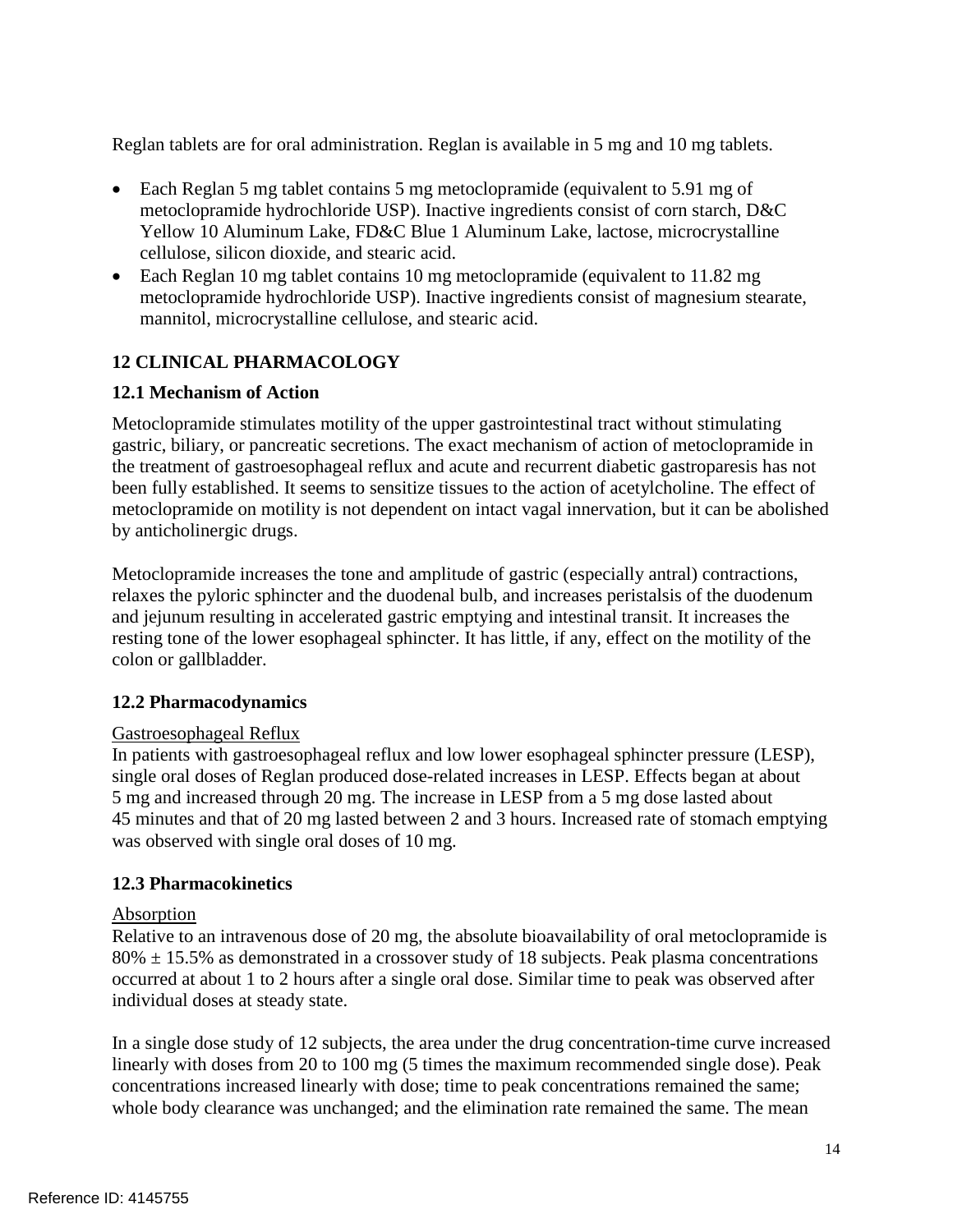elimination half-life in subjects with normal renal function was 5 to 6 hours. Linear kinetic processes adequately describe the absorption and elimination of metoclopramide.

#### Distribution

 Metoclopramide is not extensively bound to plasma proteins (about 30%). The whole body volume of distribution is high (about 3.5 L/kg), which suggests extensive distribution of drug to the tissues.

## Elimination

 *Metabolism:* Metoclopramide undergoes enzymatic metabolism via oxidation as well as glucuronide and sulfate conjugation reactions in the liver. Monodeethylmetoclopramide, a major oxidative metabolite, is formed primarily by CYP2D6, an enzyme subject to genetic  variability *[see Dosage and Administration [\(2.2,](#page-1-1) [2.3\)](#page-2-0), Use in Specific Populations [\(8.9\)](#page-12-0)]*.

 *Excretion:* Approximately 85% of the radioactivity of an orally administered dose appeared in the urine within 72 hours. After oral administration of 10 or 20 mg, a mean of 18% and 22% of the dose, respectively, was recovered as free metoclopramide in urine within 36 hours.

# hours.<br>Specific Populations

Patients with Renal Impairment: In a study of 24 patients with varying degrees of renal impairment (moderate, severe, and end-stage renal disease (ESRD) requiring dialysis), the systemic exposure (AUC) of metoclopramide in patients with moderate to severe renal impairment was about 2-fold the AUC in subjects with normal renal function. The AUC of metoclopramide in patients with ESRD on dialysis was about 3.5-fold the AUC in subjects with normal renal function *[see Dosage and Administration [\(2.2,](#page-1-1) [2.3\)](#page-2-0) and Use in Specific Populations [\(8.6\)](#page-11-2)].* 

Patients with Hepatic Impairment: In a group of 8 patients with severe hepatic impairment (Child-Pugh C), the average metoclopramide clearance was reduced by approximately 50% compared to patients with normal hepatic function *[see Dosage and Administration [\(2.2,](#page-1-1) [2.3\)](#page-2-0) and Use in Specific Populations [\(8.7\)](#page-11-1)].* 

## **Drug Interaction Studies**

# *Effect of Metoclopramide on CYP2D6 Substrates*

 Although *in vitro* studies suggest that metoclopramide can inhibit CYP2D6, metoclopramide is unlikely to interact with CYP2D6 substrates *in vivo* at therapeutically relevant concentrations.

# *Effect of CYP2D6 Inhibitors on Metoclopramide*

 In healthy subjects, 20 mg of metoclopramide and 60 mg of fluoxetine (a strong CYP2D6 inhibitor) were administered, following prior exposure to 60 mg fluoxetine orally for 8 days. The patients who received concomitant metoclopramide and fluoxetine had a 40% and 90% increase in metoclopramide  $C_{\text{max}}$  and  $AUC_{0-\infty}$ , respectively, compared to patients who received metoclopramide alone (see Table 5) *[see Drug Interactions [\(7.1\)](#page-8-0)]*.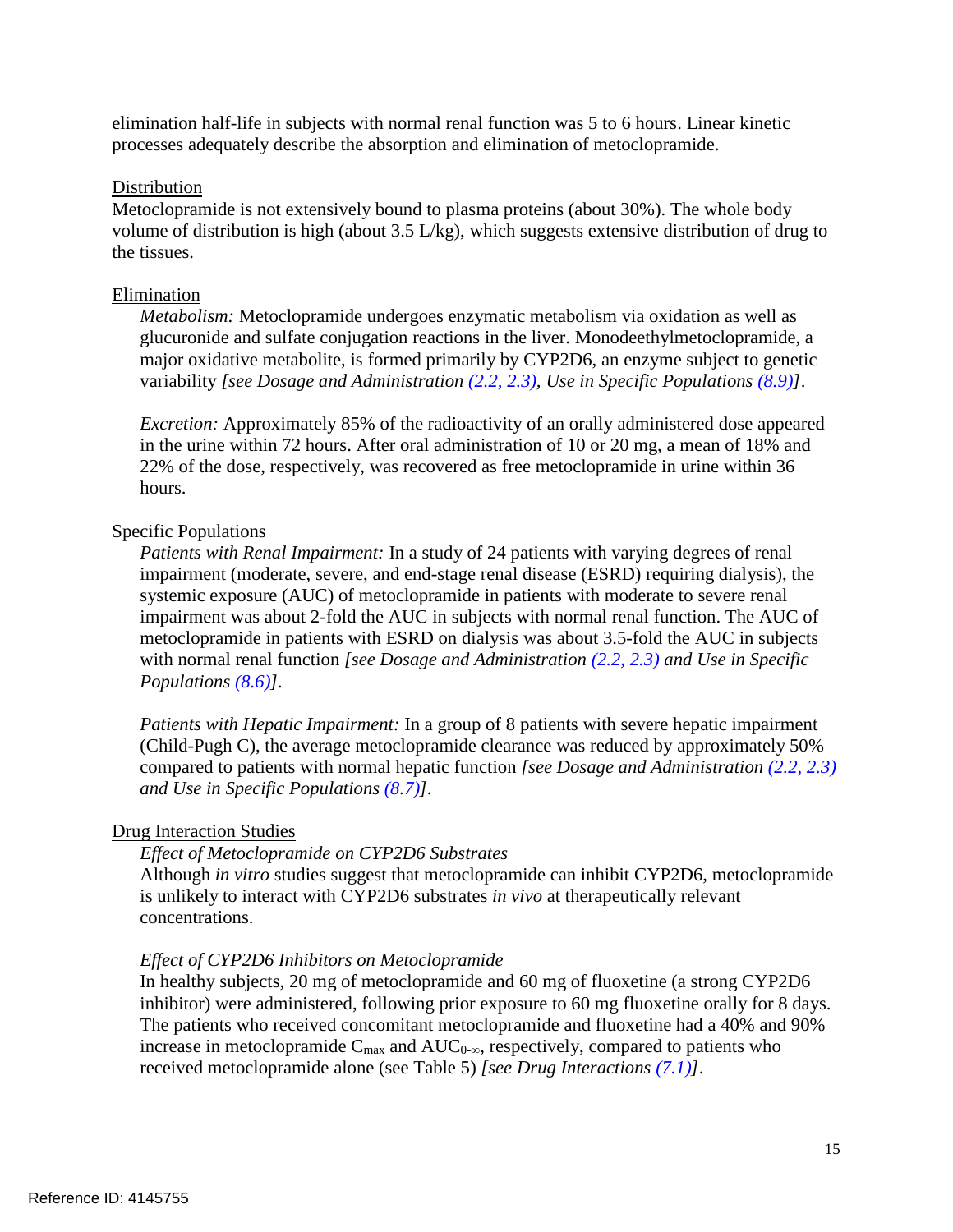| <u>niunvut 1 iuvavainv</u> |                                                       |                                          |  |  |
|----------------------------|-------------------------------------------------------|------------------------------------------|--|--|
| <b>Parameter</b>           | Metoclopramide alone<br>$(\text{mean} \pm \text{SD})$ | <b>Metoclopramide with</b><br>fluoxetine |  |  |
|                            |                                                       | $(\text{mean} \pm \text{SD})$            |  |  |
| $C_{\text{max}}$ (ng/mL)   | $44 + 15$                                             | $62.7 \pm 9.2$                           |  |  |
| $AUC_{0-\infty}$ (ng h/mL) | $313 \pm 113$                                         | $591 \pm 140$                            |  |  |
| $t_{1/2}$ (h)              | $5.5 \pm 1.1$                                         | $8.5 \pm 2.2$                            |  |  |

# **Table 5. Metoclopramide Pharmacokinetic Parameters in Healthy Subjects with and without Fluoxetine**

# **13 NONCLINICAL TOXICOLOGY**

# <span id="page-15-0"></span> **13.1 Carcinogenesis, Mutagenesis, Impairment of Fertility**

## Carcinogenesis

Carcinogenesis<br>A 77-week study was conducted in rats with oral metoclopramide doses up to 40 mg/kg/day (about six times the maximum recommended human dose on body surface area basis). Metoclopramide elevated prolactin levels and the elevation persisted during chronic administration. An increase in mammary neoplasms was found in rodents after chronic administration of metoclopramide *[see Warnings and Precautions [\(5.7\)](#page-6-0)].* In a rat model for assessing the tumor promotion potential, a 2-week oral treatment with metoclopramide at a dose of 260 mg/kg/day (about 35 times the maximum recommended human dose based on body surface area) enhanced the tumorigenic effect of N-nitrosodiethylamine.

## Mutagenesis

Mutagenesis<br>Metoclopramide was positive in the *in vitro* Chinese hamster lung cell/HGPRT forward mutation assay for mutagenic effects and in the *in vitro* human lymphocyte chromosome aberration assay for clastogenic effects. It was negative in the *in vitro* Ames mutation assay, the *in vitro*  unscheduled DNA synthesis assay with rat and human hepatocytes, and the *in vivo* rat micronucleus assay.

# **Impairment of Fertility**

 Metoclopramide at intramuscular doses up to 20 mg/kg/day (about three times the maximum recommended human dose based on body surface area) was found to have no effect on fertility and reproductive performance of male and female rats.

# **16 HOW SUPPLIED/STORAGE AND HANDLING**

 Each green, elliptical-shaped Reglan tablet contains 5 mg metoclopramide. The tablet is debossed "REGLAN" over "5" on one side and "ANI" on the opposite side. Available in bottles of 100 tablets (NDC 62559-165-01).

 Each white, double edge scored, capsule-shaped Reglan tablet contains 10 mg metoclopramide. The tablet is debossed "REGLAN" on one side and "ANI 10" on the opposite side. Available in bottles of 100 tablets (NDC 62559-166-01).

 Dispense tablets in tight, light-resistant container. Store tablets at controlled room temperature between  $20^{\circ}$ C and  $25^{\circ}$ C (68 $^{\circ}$ F and 77 $^{\circ}$ F).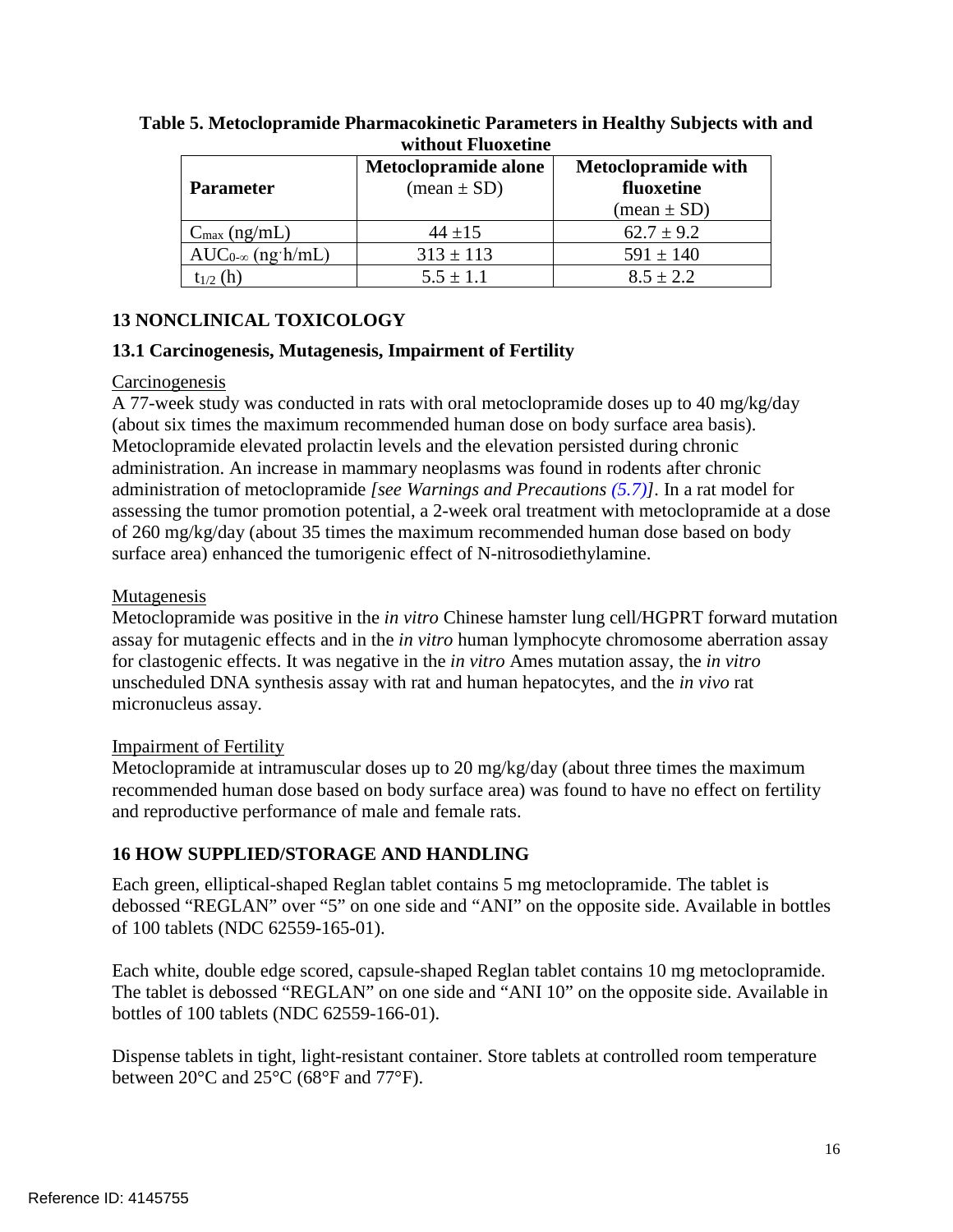# <span id="page-16-0"></span>**17 PATIENT COUNSELING INFORMATION**

Advise the patient to read the FDA-approved patient labeling (Medication Guide).

 Inform patients or their caregivers that Reglan can cause serious adverse reactions. Instruct patients to discontinue Reglan and contact a healthcare provider immediately if the following serious reactions occur:

- • Tardive dyskinesia and other extrapyramidal reactions *[see Warnings and Precautions [\(5.1,](#page-4-0) [5.2\)](#page-4-1)]*
- • Neuroleptic malignant syndrome *[see Warnings and Precautions [\(5.3\)](#page-5-0)]*
- • Depression and/or possible suicidal ideation *[see Warnings and Precautions [\(5.4\)](#page-5-1)]*

 Inform patients or their caregivers that concomitant treatment with numerous other medications can precipitate or worsen serious adverse reactions such as tardive dyskinesia or other extrapyramidal reactions, neuroleptic malignant syndrome, and CNS depression *[see Drug Interactions [\(7.1,](#page-8-0) [7.2\)](#page-9-0)]*. Explain that the prescriber of any other medication must be made aware that the patient is taking Reglan.

 Inform patients or their caregivers that Reglan can cause drowsiness or dizziness, or otherwise impair the mental and/or physical abilities required for the performance of hazardous tasks such as operating machinery or driving a motor vehicle *[see Warnings and Precautions [\(5.8\)](#page-6-4)]*.

 ANI Pharmaceuticals, Inc. Baudette, MN 56623 Manufactured by:



9454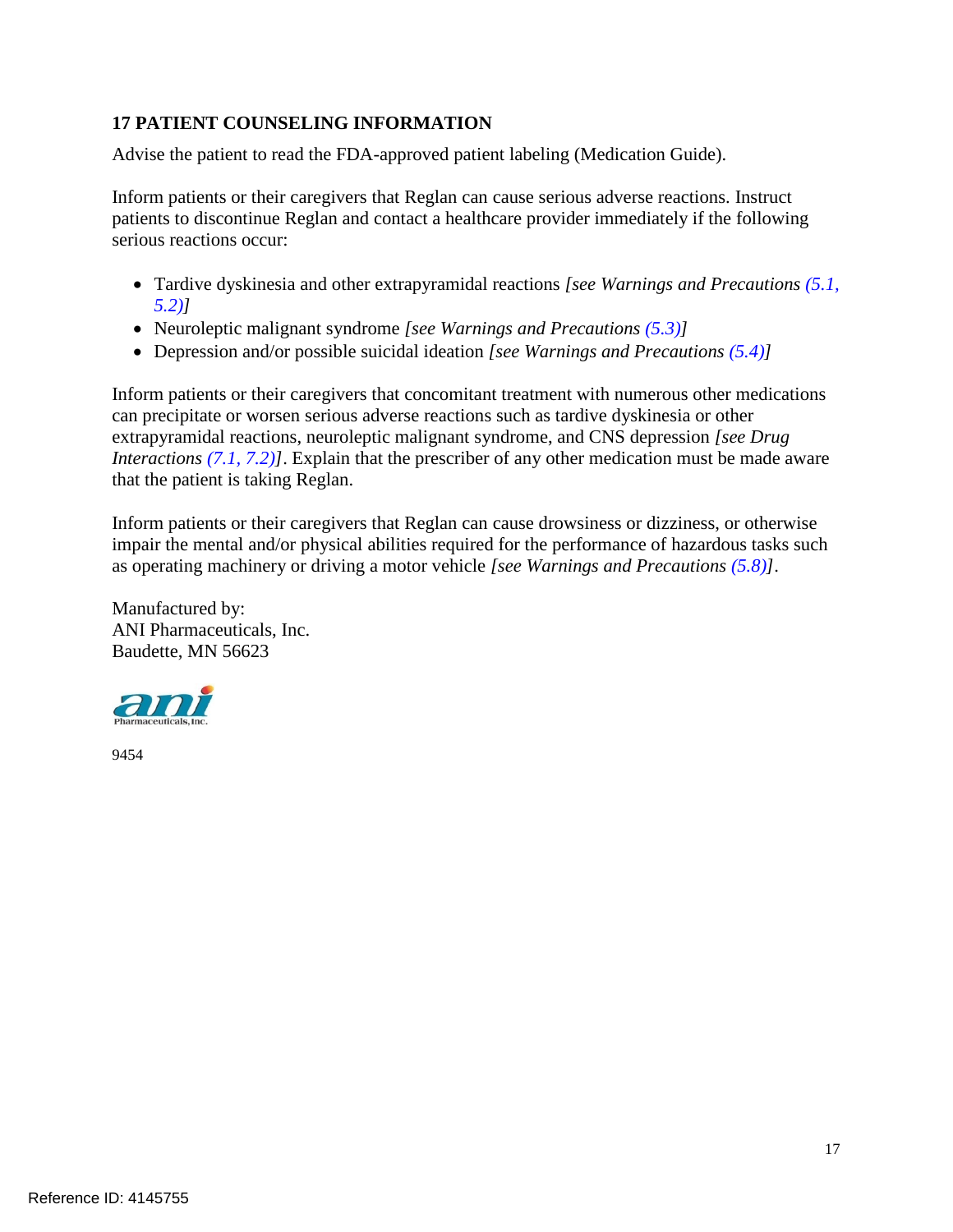# **MEDICATION GUIDE**

#### REGLAN® (REG-lan)

#### (metoclopramide) tablets, oral use

 Read this Medication Guide before you start taking REGLAN and each time you get a refill. There may be new information. If you take another product that contains metoclopramide (such as REGLAN injection, metoclopramide orally disintegrating tablets, or metoclopramide oral solution), you should read the Medication Guide that comes with that product. Some of the information may be different. This information does not take the place of talking with your healthcare provider about your medical condition or your treatment.

## **What is the most important information I should know about REGLAN?**

## **REGLAN can cause serious side effects, including:**

 **Tardive dyskinesia (abnormal muscle movements).** These movements happen mostly in the face muscles. You cannot control these movements. They may not go away even after stopping REGLAN. There is no treatment for tardive dyskinesia, but symptoms may decrease or go away over time after you stop taking REGLAN.

Your chances for getting tardive dyskinesia increase:

- • the longer you take REGLAN and the more REGLAN you take. You should not take REGLAN for more than 12 weeks.
- if you are older, especially if you are an older woman.
- if you have diabetes.

It is not possible for your healthcare provider to know if **you** will get tardive dyskinesia if you take REGLAN.

Call your healthcare provider right away if you get movements you cannot stop or control, such as:

- lip smacking, chewing, or puckering up your mouth
- frowning or scowling
- sticking out your tongue
- blinking and moving your eyes
- shaking of your arms and legs

See the section **"What are the possible side effects of REGLAN?"** for more information about side effects.

## **What is REGLAN?**

REGLAN is a prescription medicine used in adults:

- • for 4 to 12 weeks to relieve heartburn symptoms with gastroesophageal reflux when certain other treatments do not work.
- to relieve the symptoms of slow stomach emptying in people with diabetes.

Reglan is not recommended for use in children.

## **Do not take REGLAN if you:**

- • have a history of tardive dyskinesia or have a problem controlling your muscles and movements after taking REGLAN or a medicine that works like REGLAN.
- • have stomach or intestine problems that could get worse with REGLAN, such as bleeding, blockage or a tear in the stomach or bowel wall.
- have a type of tumor that can cause high blood pressure such as pheochromocytoma.
- have epilepsy (seizures). REGLAN can increase your chance for seizures and make them worse.
- • are allergic to metoclopramide. REGLAN can cause serious allergic reactions. Stop taking REGLAN right away and get emergency help if you have any of these symptoms:
	- o swelling of your tongue, throat, lips, eyes or face.
	- o trouble swallowing or breathing.
	- o skin rash, hives, sores in your mouth, or skin blisters.

## **Before taking REGLAN, tell your healthcare provider about all of your medical conditions, including if you:**

- have diabetes. Your dose of insulin may need to be changed.
- had problems controlling your muscle movements after taking any medicine.
- have Parkinson's disease.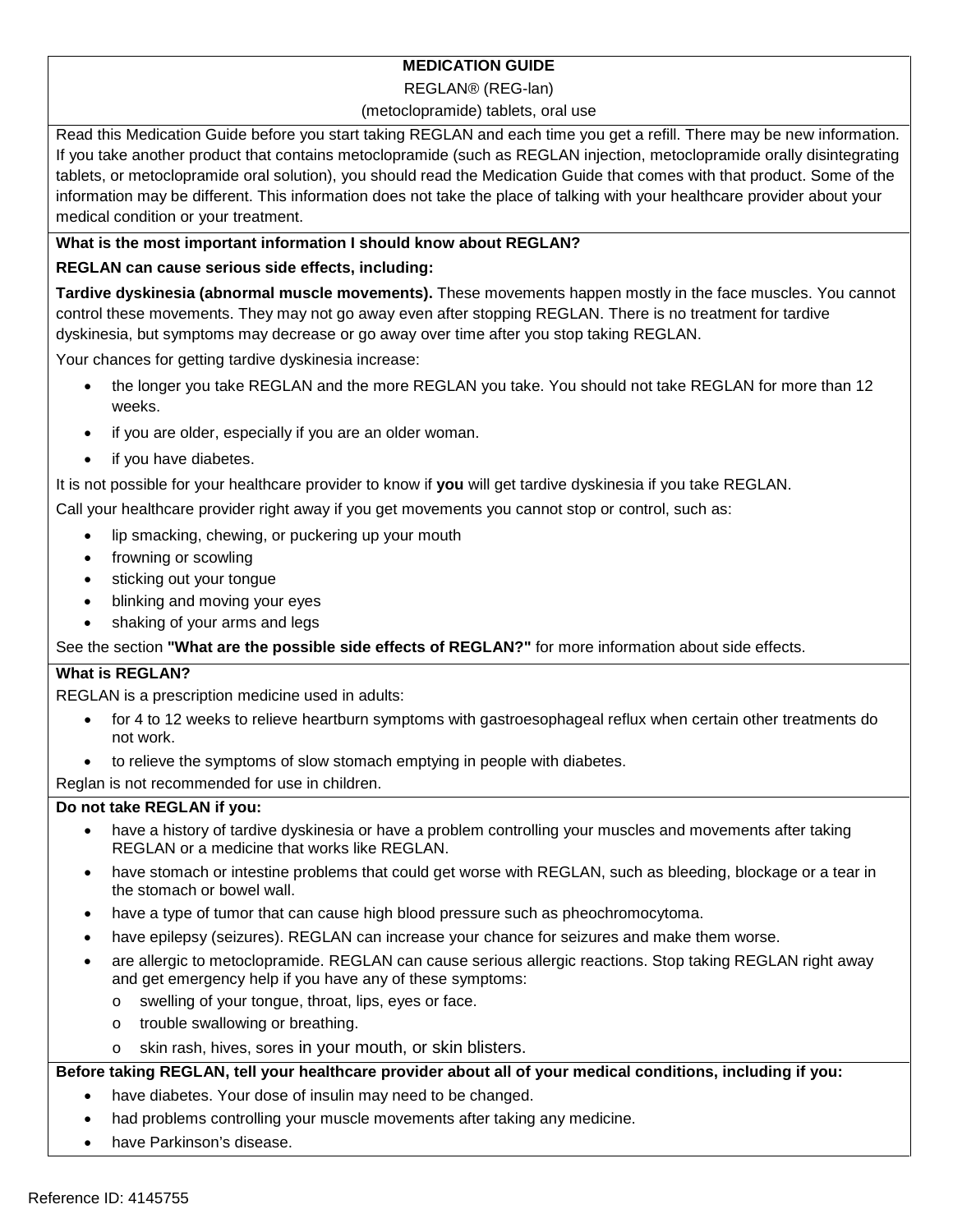- have a type of tumor that can cause high blood pressure (pheochromoctyoma).
- have kidney or liver disease.
- have or had depression or mental illness.
- have high blood pressure.
- have heart failure or heart rhythm problems.
- have breast cancer.
- drink alcohol.
- have seizures
- • are pregnant or plan to become pregnant. REGLAN may harm your unborn baby if taken during the end of pregnancy. Talk to your healthcare provider if you become pregnant while taking REGLAN.
- • are breastfeeding or plan to breastfeed. REGLAN can pass into your breast milk and may harm your baby. You and your healthcare provider should decide if you will take REGLAN or breastfeed.

 Tell your healthcare provider about all the medicines you take, including prescription and over-the-counter medicines, vitamins, and herbal supplements.

vitamins, and herbal supplements.<br>REGLAN may affect the way other medicines work, and other medicines may affect how REGLAN works.

Tell your healthcare provider before you start or stop other medicines.

#### **Especially tell your healthcare provider if you take:**

- another medicine that contains metoclopramide, such as REGLAN injection or metoclopramide oral solution
- a medicine for Parkinson's disease
- a blood pressure medicine
- a medicine for depression, especially a Monoamine Oxidase Inhibitor (MAOI)
- an anti-psychotic medicine, used to treat mental illness such as schizophrenia
- insulin
- medicines that can make you sleepy, such as anti-anxiety medicines, sleep medicines, and narcotics

#### If you are not sure if your medicine is one listed above, ask your healthcare provider or pharmacist.

#### **Know the medicines you take. Keep a list of them to show your healthcare provider and pharmacist when you get a new medicine.**

#### **How should I take REGLAN?**

- • Take REGLAN exactly as your healthcare provider tells you. Do not change your dose unless your healthcare provider tells you to.
- REGLAN comes as a tablet you take by mouth.
- You should not take REGLAN for more than 12 weeks.
- Take REGLAN at least 30 minutes before each meal and at bedtime.
- • If you take too much REGLAN, call your poison control center at 1-800-222-1222 or go to the nearest emergency room right away.

#### **What should I avoid while taking REGLAN?**

- • Do not drink alcohol while taking REGLAN. Alcohol may make some side effects of REGLAN worse, such as feeling sleepy.
- • Do not drive, operate machinery, or do other dangerous activities until you know how REGLAN affects you. REGLAN may cause sleepiness or dizziness.

#### **What are the possible side effects of REGLAN?**

- **Tardive dyskinesia (abnormal muscle movements).** See **"What is the most important information I need to know about REGLAN?"**
- **Other changes in muscle control and movement, such as:** 
	- o **Uncontrolled spasms of your face and neck muscles, or muscles of your body, arms, and legs (dystonia).** These muscle spasms can cause abnormal movements and body positions, and speech problems. These spasms usually start within the first 2 days of treatment. Rarely, these muscle spasms may cause trouble breathing. These spasms happen more often in adults less than 30 years of age.
	- o **Parkinsonism.** Symptoms include slight shaking, body stiffness, trouble moving or keeping your balance. If you already have Parkinson's Disease, your symptoms may become worse while you are taking REGLAN.
	- o **Being unable to sit still or feeling you need to move your hands, feet, or body (akathisia).** Symptoms